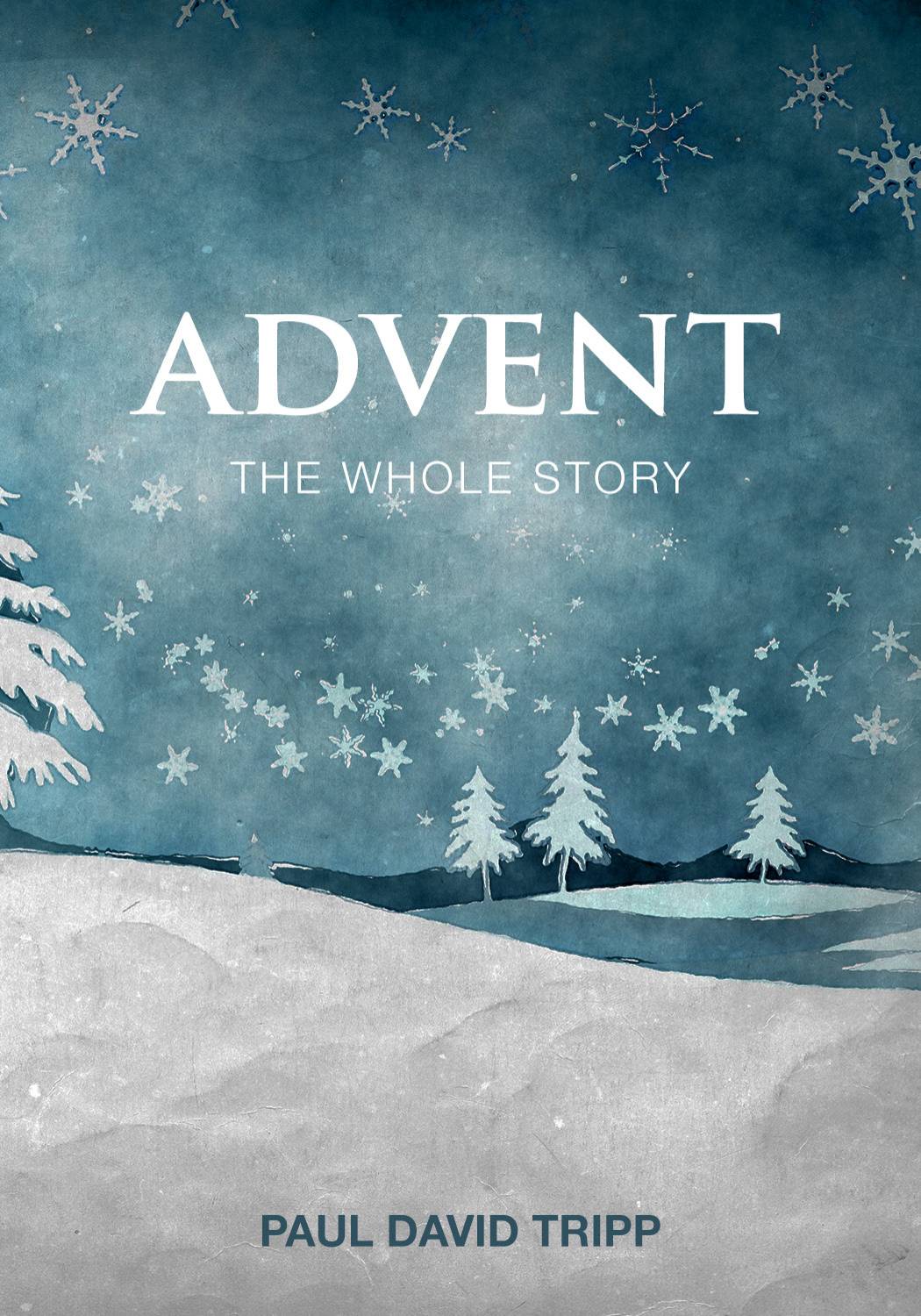## **ADVENT** THE WHOLE STORY

© 2013 Paul Tripp Ministries, Inc. 7214 Frankford Avenue, Philadelphia, PA 19135 All Rights Reserved.

You are permitted and encouraged to reproduce and distribute this material in any format, provided that you do not charge for the material or alter the content in any way without written permission from Paul Tripp Ministries.

Unless otherwise indicated, Scripture quotations are from The Holy Bible, English Standard Version, copyright © 2001 by Crossway Bibles, a division of Good News Publishers. Used by permission. All rights reserved.

For additional resources, visit www.paultripp.com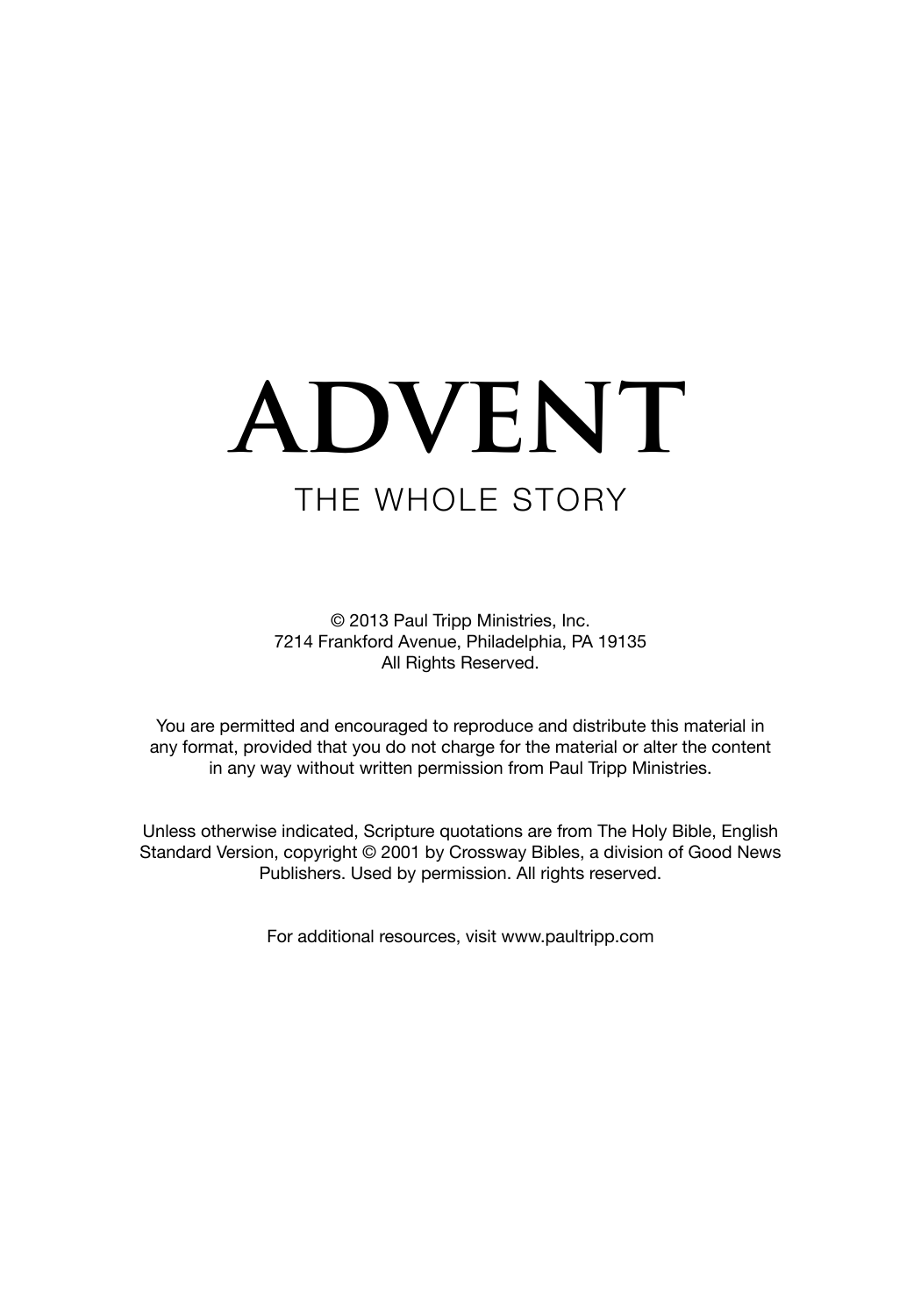### TABLE OF CONTENTS

| <b>HOW TO USE THIS MATERIAL</b><br>AN INTRODUCTION |    |
|----------------------------------------------------|----|
| DEVOTIONAL 1<br>ADVENT: THE NEED                   |    |
| DEVOTIONAL 2<br>ADVENT: THE PROMISE                |    |
| DEVOTIONAL 3<br>ADVENT: THE ANNOUNCEMENT           | 14 |
| DEVOTIONAL 4<br>ADVENT: THE PLAN                   | 18 |
| <b>BONUS DEVOTIONAL</b><br>10,000 LITTLE MOMENTS   | 22 |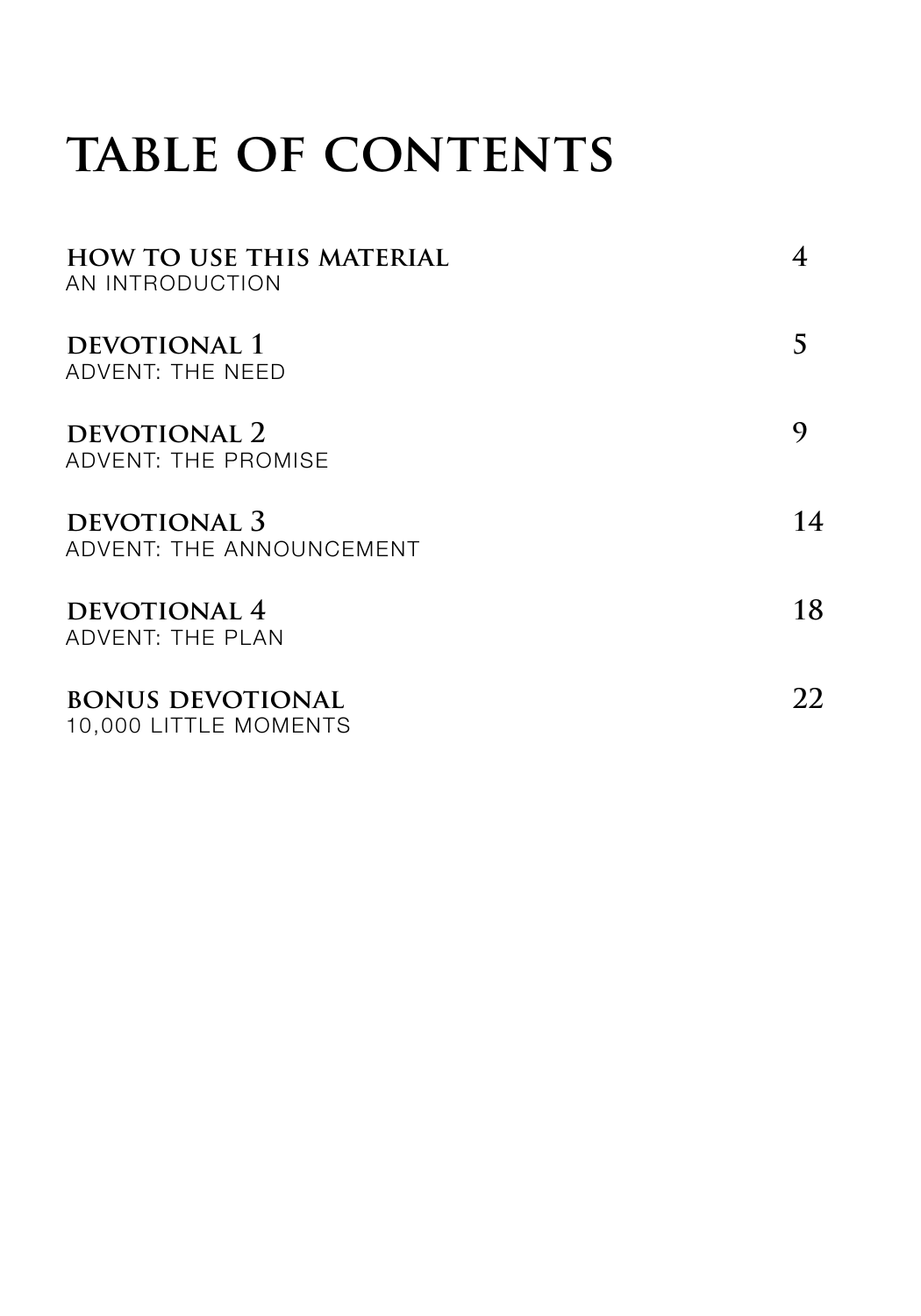## **how to use this material**

It just doesn't work to start in the middle of a story. You can't walk into a movie theater halfway through the featured film and make sense of what you're watching. There will be conversations and decisions and reactions that make no sense to you because you missed the beginning of the movie. In the same way, you can't start the Christmas story with the baby in the manger in Bethlehem. If you do, you will miss key elements of the narrative that make all the difference in your understanding.

This resource includes four short Advent devotionals, accompanied by Reflection Questions that can be used personally, for your family devotion time, or with a small group or Bible Study. A fifth bonus devotional is included - entitled 10,000 Little Moments - to help you think biblically about the New Year and the resolutions that come with it.

There is no wrong way to use this resource. We recommend reading the devotionals in order, but they are flexible enough to meet the needs of you and your family or small group. Below is a description of each devotional to help you decide in advance how you will plan out your Advent material:

#### 1. ADVENT: THE NEED

This devotional, from Genesis 6, focuses on the sin of humanity and how it grieved the heart of the Lord to the point where he was sorry that he made man on the earth. The birth of Christ is ultimately rooted in grief in the heart of God. We recommend reading this devotional first.

#### 2. ADVENT: THE PROMISE

This devotional, from Isaiah 59, focuses on the promise of a Redeemer. Isaiah 59 exposes our sin and leaves us hopeless on our own, but then points us to the source of hope, Jesus Christ. We recommend reading this devotional second.

#### 3. ADVENT: THE ANNOUNCEMENT

This devotional, from Luke 2, focuses on the announcement of the birth of Christ. This announcement is a joyful hymn of celebration but also a definition of our biggest need and Christ's mission on earth. We recommend reading this devotional on Christmas Eve.

#### 4. ADVENT: THE PLAN

This devotional, from Isaiah 53, focuses on the crucifixion of Jesus. Isaiah 53 prophesies the Cross and reveals the love that God has for his children by the crushing of his Son. We recommend reading this devotional after Christmas Day.

#### BONUS. 10,000 LITTLE MOMENTS

This bonus devotional focuses on the New Year and our desire to make big changes to our lifestyle habits. We suggest reading this devotional on New Year's Eve or New Year's Day.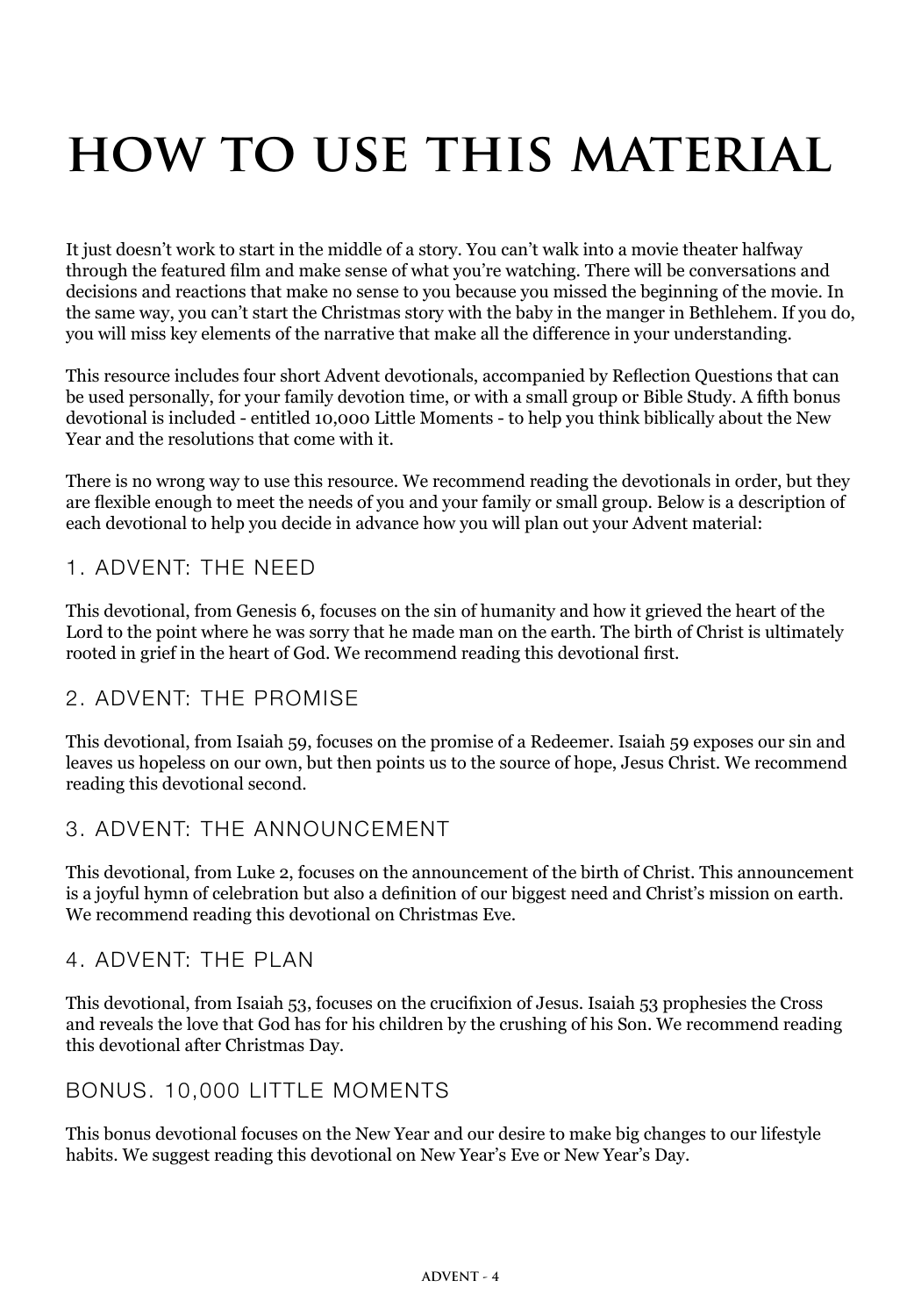## DEVOTIONAL 1 ADVENT: THE NEED

*"5 The Lord saw that the wickedness of man was great in the earth, and that every*  intention of the thoughts of his heart was only evil continually. 6 And the Lord *regretted that he had made man on the earth, and it grieved him to his heart. 7 So the*  Lord said, "I will blot out man whom I have created from the face of the land, man *and animals and creeping things and birds of the heavens, for I am sorry that I have made them." 8 But Noah found favor in the eyes of the Lord."*

#### **GENESIS 6:5-8**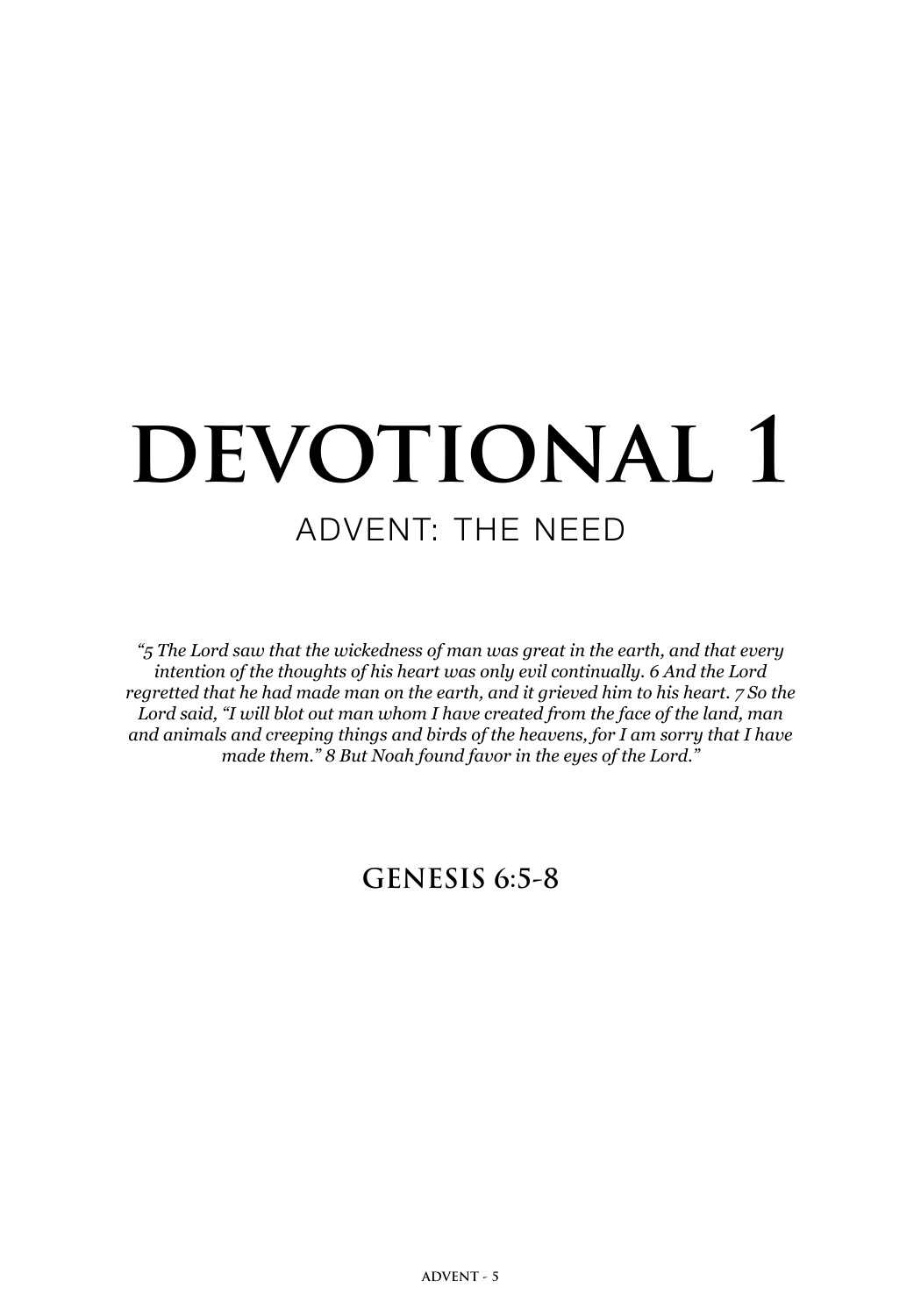Could you get any more graphic, more specific, more all-inclusive words than these?

*"The Lord saw that the wickedness of man was great in the earth, and that every intention of the thoughts of his heart was only evil continually."*

Immediately after, you have what may be the saddest passage in all of Scripture.

*"And the Lord regretted that he had made man on the earth, and it grieved him to his heart."*

What makes this passage so graphic and so sad? I'm deeply persuaded we will only understand the significance of this passage if we understand the original intent of God's creation and how far this description has strayed from that original intent. Let's take a look:

You and I were created to love God. We were hardwired to live in an intimate relationship with the Creator that would shape every motive, every desire, every choice, every word, and every action. If at any moment you asked me what I was doing, I could say to you, "Because I love my God."

Why do you speak to your spouse the way you do? Because I love my God.

Why do you treat your children the way you do? Because I love my God.

Why do you spend your money the way you do? Because I love my God.

Why do you schedule your life the way you do? Because I love my God.

Love of God was the plan. We were created to recognize his existence and his grandeur and his authority. In acts of deeply personal love, we would choose to serve him with all our time and energy, and it wouldn't be a hassle. We would obey because of our personal love for God. Because we loved God the lawgiver, we would find joy in following his laws. We would find joy in serving him and staying inside his boundaries. That was the plan.

It's very clear that something went terribly wrong. Love of God no longer ruled the heart of man. But this is important to understand - Genesis 6:5-8 didn't signal the end of love in the heart of man. Human beings never stop loving. Every human being is hardwired to be a lover. The question is: what love rules your heart?

At the deepest, most profound level of your existence, you love, and you will either love God or you will love yourself. 2 Corinthians 5:15 says, *"And he died for all, that those who live might no longer live for themselves but for him who for their sake died and was raised."* 

The thing that always replaces love of God is love of self. The thing that leads to an endless catalog of evil is always love of self. You and I will find a way to insert ourselves into the center of our world. We're obsessed with our will; we want to be sovereign over our own lives; we want to set the rules; we're addicted to our own pleasure and happiness.

What makes marriage so hard? You have two individuals that love themselves. Very quickly, that selflove will escalate to conflict. What makes parenting so hard? You have given birth to children that love themselves. As soon as you start to give them rules that rub against their desires, that self-love will escalate to conflict.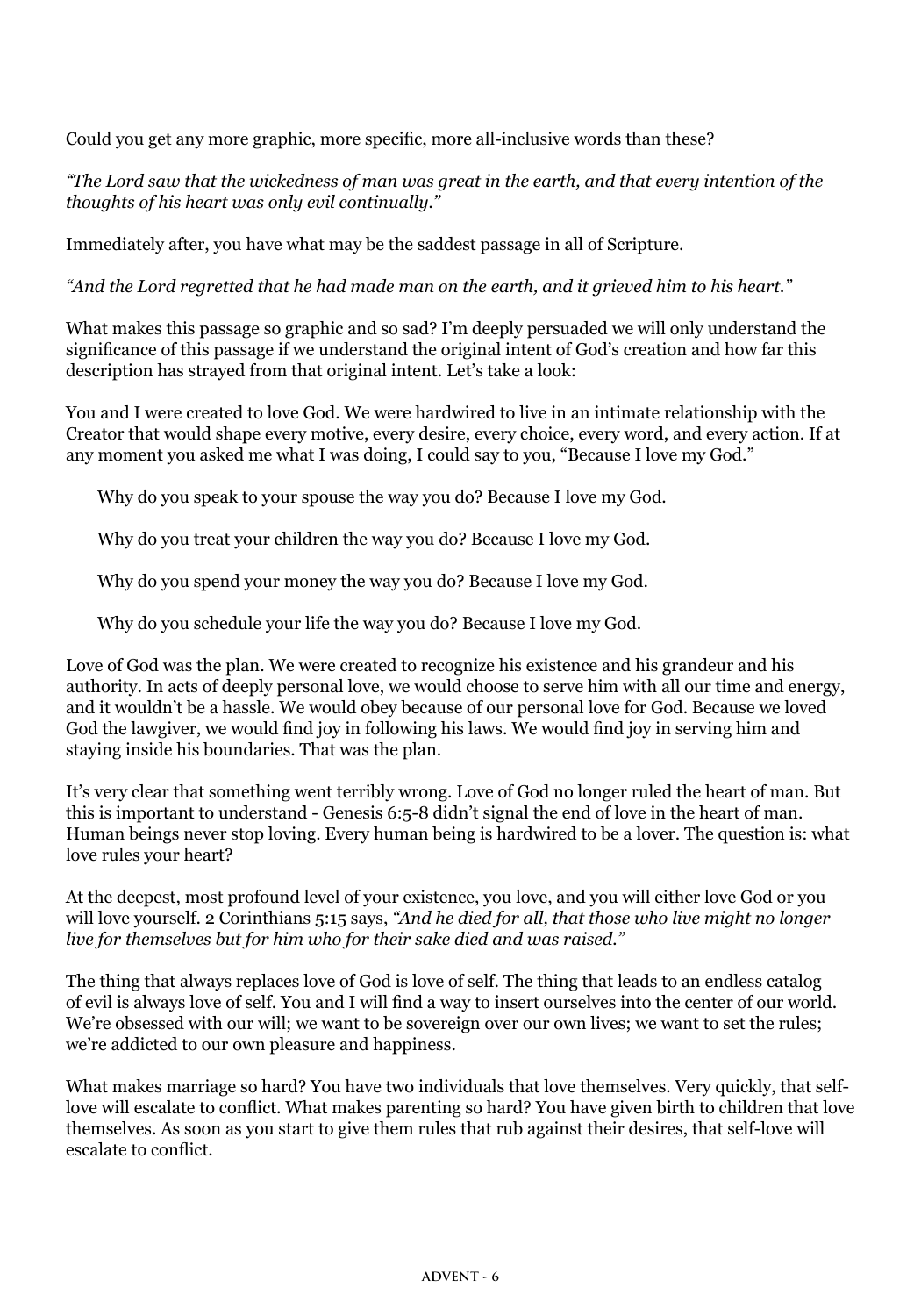Every act of murder and violence is rooted in self-love. Every moment of greed is rooted in self-love. Every word of gossip and slander is rooted in self-love. Every act of adulterous desire is rooted in selflove. By Genesis 6, the world had exploded into chaos because this self-love ruled the heart of every man, woman, and child. The same self-love still rules today; all you need to do is watch the news.

This is why the heart of the Lord was grieved. His beautiful creation, designed to live in an eternally loving relationship with their Creator, had betrayed him. When you read this passage, you should see the tears in the eyes of God. You should hear the weeping in his voice. This adulterous betrayal is deeply personal for God.

How did God respond to this ultimate betrayal? The story doesn't hesitate to tell us. "*So the Lord said, "I will blot out man whom I have created from the face of the land, man and animals and creeping things and birds of the heavens, for I am sorry that I have made them."*

God has seen enough. He lovingly and personally designed every element in creation to provide humanity with every good thing they ever would want and could never design for themselves, and they betrayed his love. So in an act of holy justice - not ugly vengeance - God sent the waters of the flood to wipe the earth clean. God had every right to blot out mankind.

It seems like a tragic end to the story, doesn't it? Thankfully, the story doesn't end there. Genesis 6 has a verse eight: *"But Noah found favor in the eyes of the Lord."* In an act of sovereign grace, God placed his saving favor on Noah and his family. Noah wasn't deserving; God was zealously loving.

If you read past the covenant God makes with Noah (Genesis 9:1-17) to the geneaolgies of Noah's sons, you will find a familiar name - Abram (11:26). God changes Abram's name and makes a covenant with him, promising to bless all the nations of the earth (22:18). In the New Testament, the Apostle Paul alerts us to the fact that the seed of Abraham is Jesus Christ (Galatians 3:16).

This is what Advent is all about. God was personally grieved by the betrayal of his creation, but motivated by an even greater personal love. Instead of sending a flood to blot out the earth, he sent his Son to be exposed to all the harsh realities of life in a fallen world. Despite daily pain and temptation, Jesus lived perfectly to provide the ultimate sacrifice that we could never provide. In so doing, he paid the penalty for sin in full, quenching the wrath of God and restoring hope to the entire universe.

This redemptive work of the Messiah is both an event and a process. By his work on the cross, the power of sin has been forever broken. He made a public spectacle of the enemy, triumphing over him; we don't need to live under the slavery of sin any longer. But a battle still rages, because the presence of sin still remains. It's being eradicated by sanctifying grace, but it's an ongoing process.

So when you reflect on Genesis 6, you need to be honest. There are times when your thoughts are shaped by love of God...but not always. There are times when things we desire flow from a heart that loves the Lord...but not always. There are times when act from a pure heart that loves God...but not always. You and I gave empirical evidence this week that the war of love still goes on in our hearts.

This Advent season, you need to embrace the sad reality that your heart is still prone to betraying the Lord. You love yourself everyday. But Advent is also a glorious celebration of the hope that is ours, represented by that baby in a manger who has come on a mission of rescue and deliverance. There will be a day when every microbe of sin is destroyed and every cell in your soul will be controlled by the love of God. Look forward to that day, because when it comes, it will never expire. You will live inside God's boundaries and live for his glory forever and ever and ever.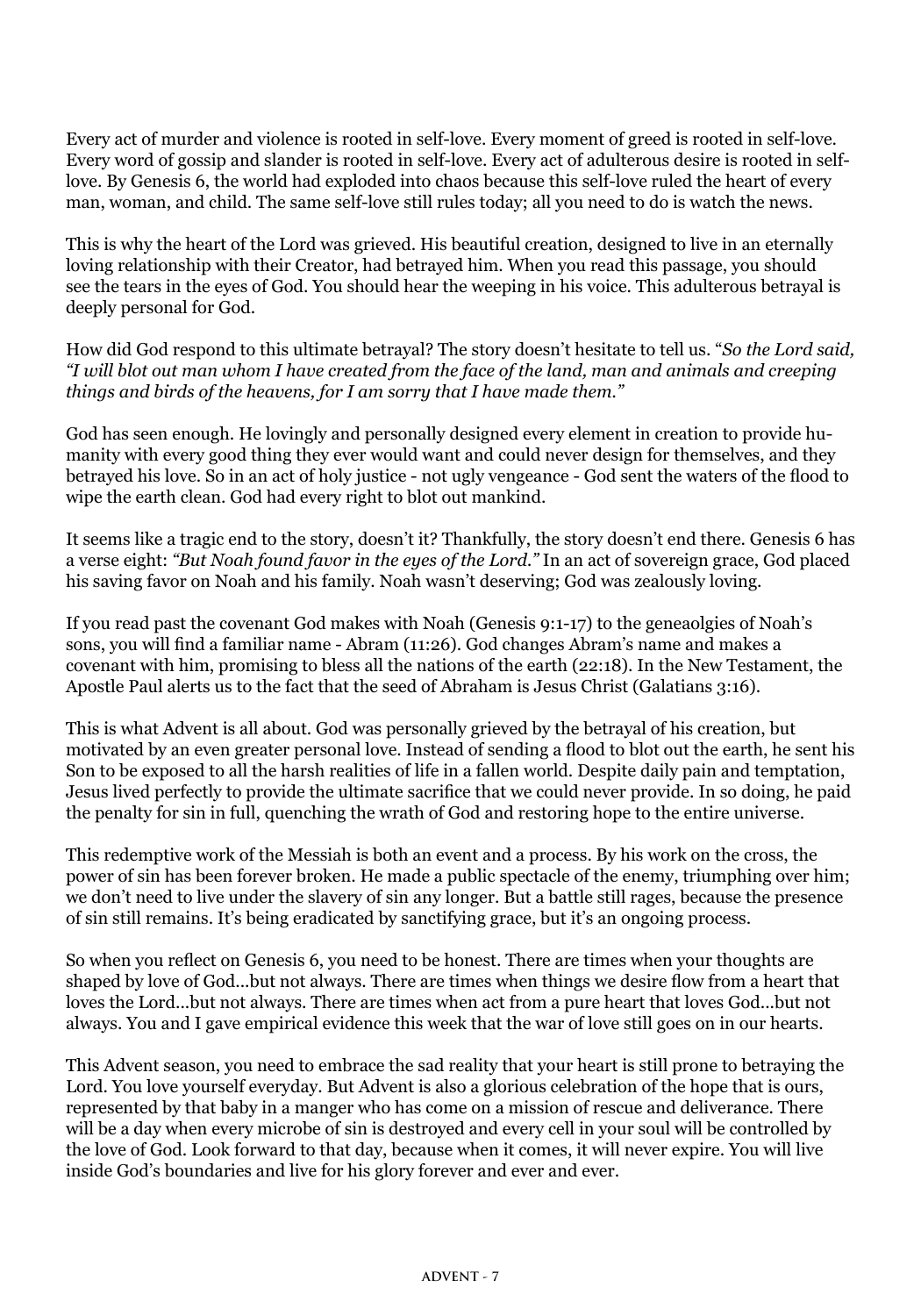### **reflection questions**

What are some things that grieve your heart? Do the same things that grieve the heart of the Lord bring your heart sadness?

Do you ever struggle to make your relationship with God personal? Would a more intimate relationship with God change the way you live?

In what ways this week did you allow love of self to replace love for God? What was the outcome?

#### In what ways this week did you die to self and act out of love for God? What was the outcome?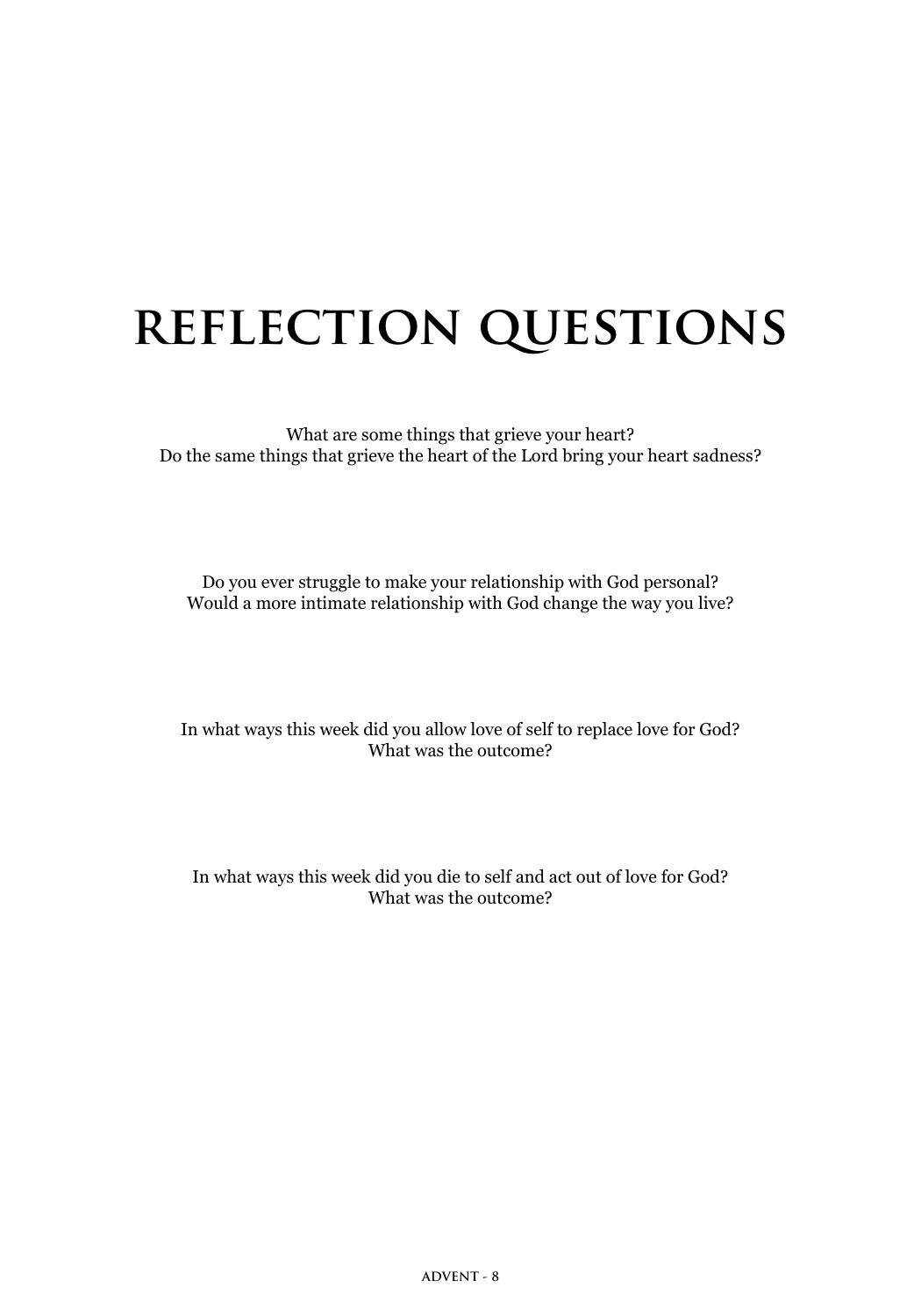## DEVOTIONAL 2 ADVENT: THE PROMISE

*1 Behold, the Lord's hand is not shortened, that it cannot save, or his ear dull, that it cannot hear; 2 but your iniquities have made a separation between you and your God, and your sins have hidden his face from you so that he does not hear. 3 For your hands are defiled with blood and your fingers with iniquity; your lips have spoken lies; your tongue mutters wickedness. 4 No one enters suit justly; no one goes to law honestly; they rely on empty pleas, they speak lies, they conceive mischief and give birth to iniquity. 5 They hatch adders' eggs; they weave the spider's web; he who eats their eggs dies, and from one that is crushed a viper is hatched. 6 Their webs will not serve as clothing; men will not cover themselves with what they make. Their works are works of iniquity, and deeds of violence are in their hands. 7 Their feet run to evil, and they are swift to shed innocent blood; their thoughts are thoughts of iniquity; desolation and destruction are in their highways. 8 The way of peace they do not know, and there is no justice in their paths; they have made their roads crooked; no one who treads on them knows peace. 9 Therefore justice is far from us, and righteousness does not overtake us; we hope for light, and behold, darkness, and for brightness, but we walk in gloom.*

#### **(continued on next page...)**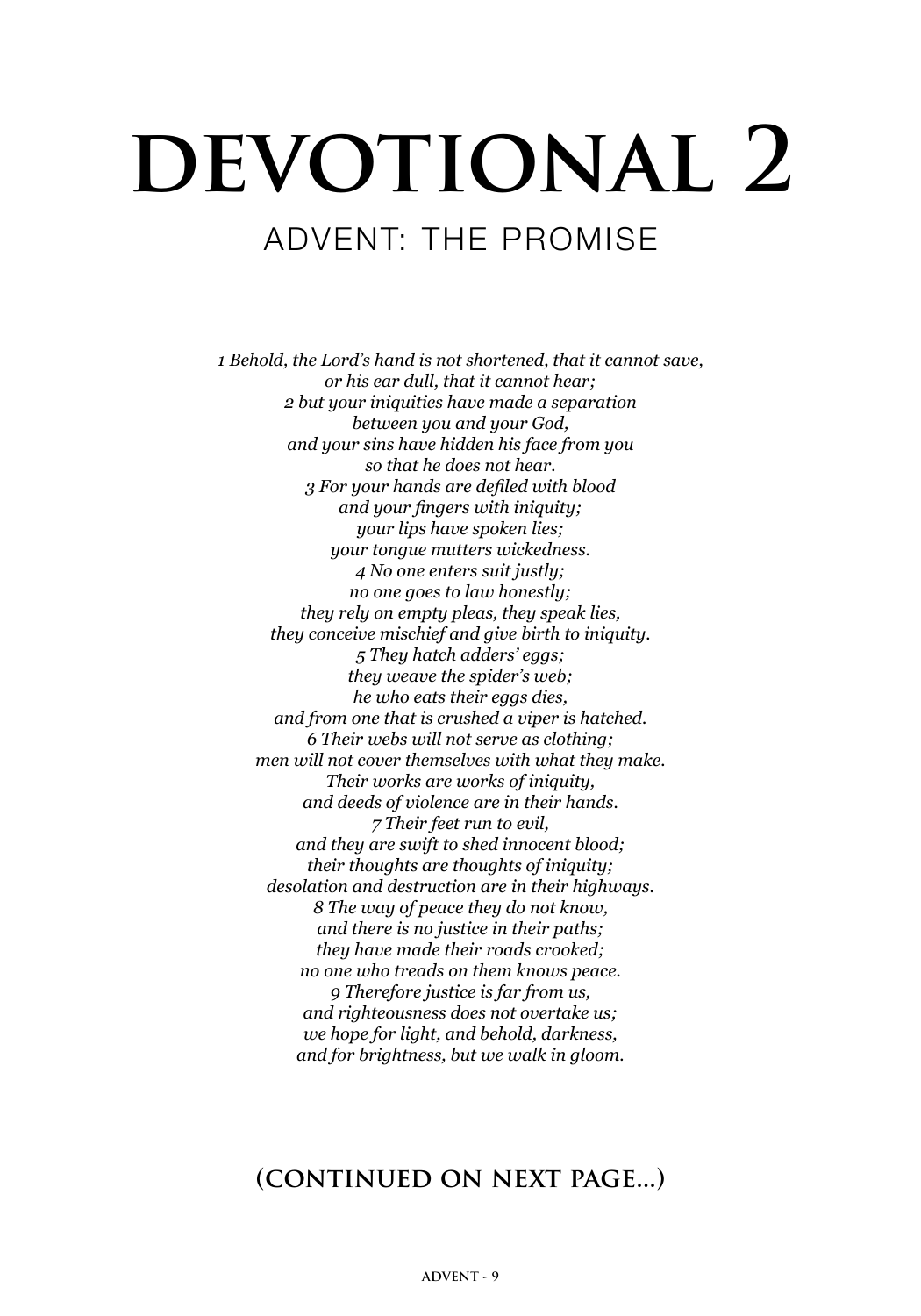*10 We grope for the wall like the blind; we grope like those who have no eyes; we stumble at noon as in the twilight, among those in full vigor we are like dead men. 11 We all growl like bears; we moan and moan like doves; we hope for justice, but there is none; for salvation, but it is far from us. 12 For our transgressions are multiplied before you, and our sins testify against us; for our transgressions are with us, and we know our iniquities: 13 transgressing, and denying the Lord, and turning back from following our God, speaking oppression and revolt, conceiving and uttering from the heart lying words. 14 Justice is turned back, and righteousness stands far away; for truth has stumbled in the public squares, and uprightness cannot enter. 15 Truth is lacking, and he who departs from evil makes himself a prey. The Lord saw it, and it displeased him that there was no justice. 16 He saw that there was no man, and wondered that there was no one to intercede; then his own arm brought him salvation, and his righteousness upheld him. 17 He put on righteousness as a breastplate, and a helmet of salvation on his head; he put on garments of vengeance for clothing, and wrapped himself in zeal as a cloak. 18 According to their deeds, so will he repay, wrath to his adversaries, repayment to his enemies; to the coastlands he will render repayment. 19 So they shall fear the name of the Lord from the west, and his glory from the rising of the sun; for he will come like a rushing stream, which the wind of the Lord drives. 20 "And a Redeemer will come to Zion,*

*to those in Jacob who turn from transgression," declares the Lord. 21 "And as for me, this is my covenant with them," says the Lord: "My Spirit that is upon you, and my words that I have put in your mouth, shall not depart out of your mouth, or out of the mouth of your offspring, or out of the mouth of your children's offspring," says the Lord, "from this time forth and forevermore."*

#### **ISAIAH 59: 1-21**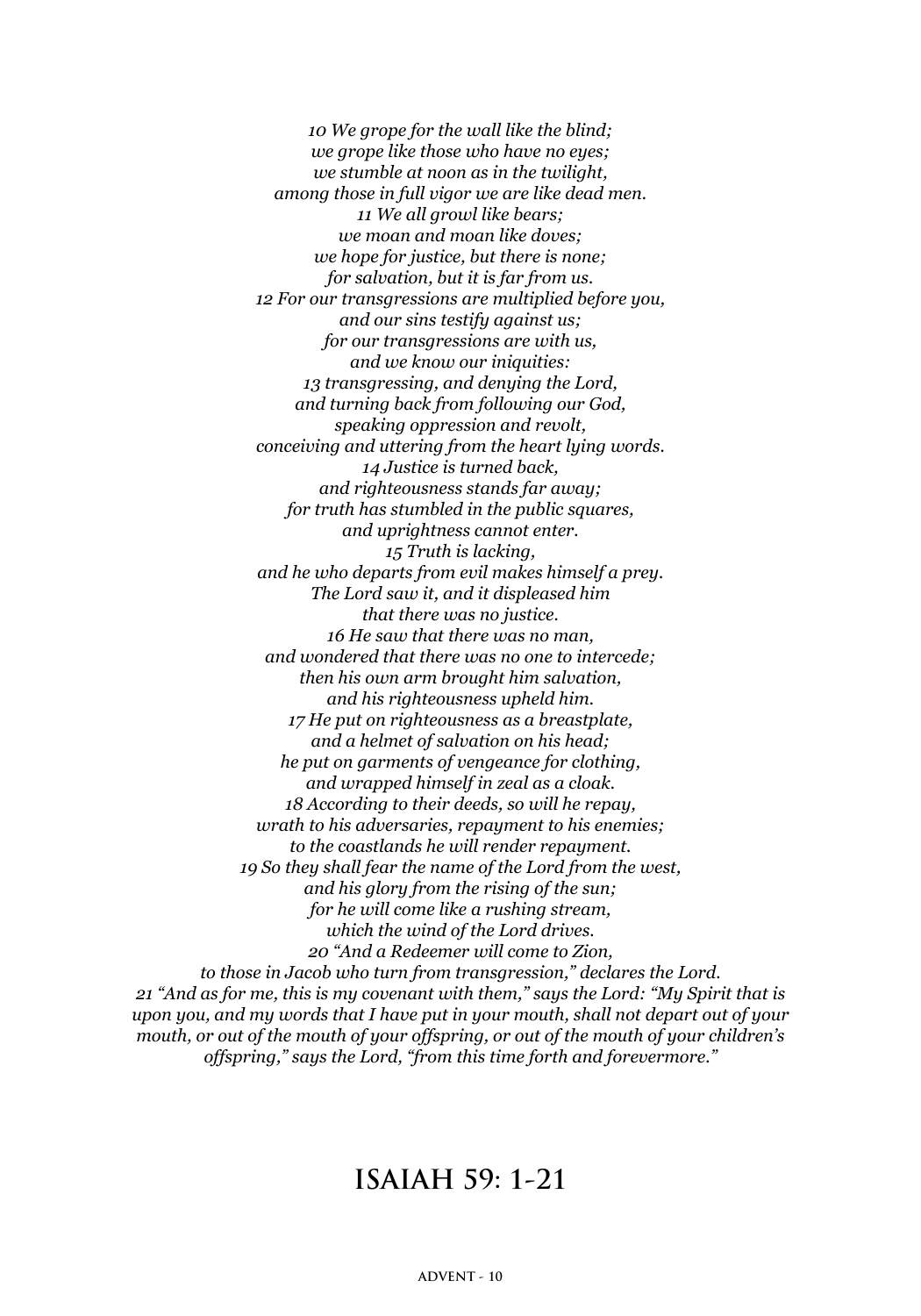I don't know if you have thought about this or not, but you're hardwired for hope. You don't live by instinct. Every decision you make is fueled by and motivated by hope. Your happiest moments are about hope fulfilled and your saddest moments are about hope dashed. You're always hoping.

Isaiah 59 is a brilliant hope passage because it's written in a dark moment. The children of Israel had been in captivity in Babylon, only to return to a Jerusalem in shambles. There were no city walls, the temple had been destroyed, and the government infrastructure was shattered. It was a fundamental breakdown of society, but into that darkness comes this discussion of hope found in Isaiah 59.

If this passage is all about hope, we need to define it. There are four important elements. First: **hope is an object and an expectation.** You're hoping in something and asking that something to deliver. Second: **the doorway to hope is hopelessness.** The only way you will ever find true hope is to give up on all your false hopes. Third: **hope, to be reliable, must fix what is broken.** Hope must successfully address the biggest dilemmas of our existence, otherwise it isn't worth hoping in. And fourth: **hope is a Person, and his name is Jesus.** Hope is not a situation; hope is not a location; hope is not an experience. Hope is a Person.

Return to the pasasge. Isaiah 59 divides up into four sections. The first section (verse 1) begins with a false charge against God by Israel. The second section (2-8) is a return accusation by God against his people. The third section (9-15) contains a very important confession by God's children. The fourth and final section (16-20) describes how God will respond to the confession.

Verse 1 - *"Behold, the Lord's hand is not shortened, that it cannot save, or his ear dull, that it cannot hear."* God, through the prophet, is answering a charge that Israel is making against him. They were a suffering people, and in the middle of the difficulty, they began to question God. They questioned his power (is his hand too short) and they questioned his goodness (does he not hear our cries).

We are much like the Israelites. When life disappoints us in some way, and the comfort and ease that we seek is removed, it's very tempting for us to bring God into the court of our judgement and question his faithfulness. But often, the grace of God comes to us in uncomfortable forms. God allows difficulty to enter our door, not because he's too weak to help or because he doesn't hear our cries, but because we need personal heart transformation. Just like the Israelites, we want the grace of relief and the grace of release, but what we need is the grace of refinement.

God responds to the misplaced charge with a divine accusation beginning in verse 2. *"Your iniquities have made a separation between you and your God, and your sins have hidden his face from you so that he does not hear..."* The accusation continues through verse 8, and it reveals the real problem.

You and I like to think that our deeepst problems in life are outside us, not inside us. We like to blame circumstances, locations, or relationships. We like to think that we're one of the good guys, and sure, while we might make a few mistakes along the way, other people and other things are ultimately to blame. Isn't that why people love to protest? You'll never find someone in a protest carrying a sign that says, "I'm the problem" with an arrow pointing down. We love to protest because we can point the finger and accuse someone else for our problems. This is what Israel did; they tried to blame God and their cirucmstances, but God was quick to describe what the real problem was - their heart.

Think with me for a moment. There's no such thing as a bad marriage. The institution of marriage is completely fine. Marriages turn sour because you have two people involved. The same goes for a bad neighborhood. That neighborhood would have nothing bad in it if you removed all the bad people. There's no such thing as a corrupt government. Governments are corrupted by corrupt politicians.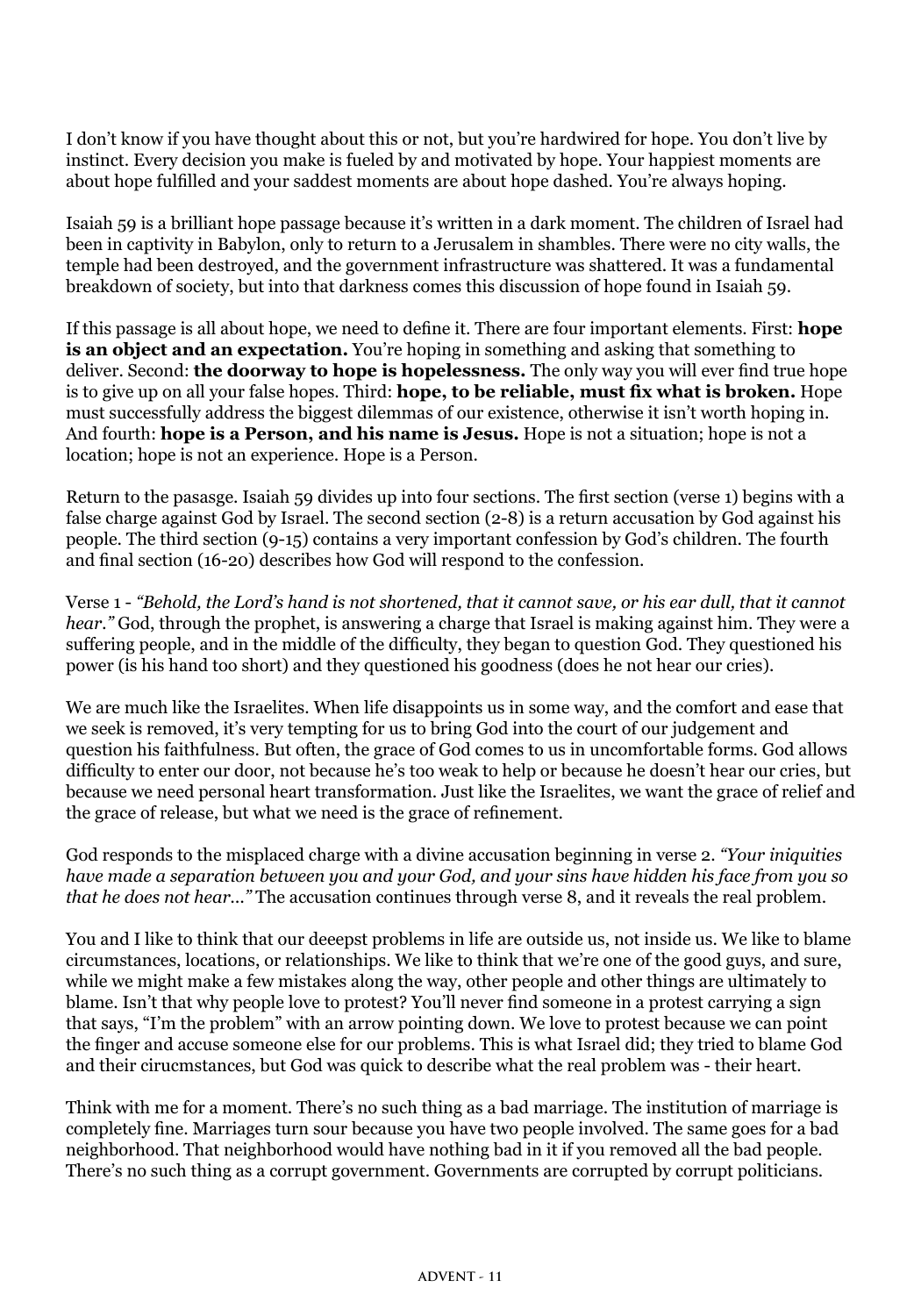You and I can't just blame other people. We can't just blame our circumstances. Of course, we will be sinned against and we will live under harsh circumstances, but our biggest problem is our heart. That's the accusation God made, and when God accuses, we better listen.

This divine accusation is followed by a confession beginning in verse 9. "*Therefore justice is far from us, and righteousness does not overtake us; we hope for light, and behold, darkness, and for brightness, but we walk in gloom."* The confession continues through verse 15, with Israel admitting to their sin. Verse 12 is the apex - "*For our transgressions are multiplied before you, and our sins testify against us; for our transgressions are with us, and we know our iniquities."* 

Israel couldn't blame God; they couldn't blame the Babylonians or any other group; they couldn't blame their harsh circumstances. They were their biggest problem. They also couldn't find hope in anyone else, because all of humanity suffered from the same condition. Every location and situation was populated by these people. Israel was hopeless.

But this hopelessness was the best thing for them to experience. Remember the second elements of hope: **the doorway to hope is hopelessness.** Just like Israel, you and I need to abandon all our false hopes - it won't be found there. Biblically, it makes no sense to find hope in the people in places of this world, but we do it all the time. We say, "If only I had \_\_\_\_\_\_\_\_\_, I would be happy" or "If only \_\_\_\_\_\_ didn't happen, I would be content." Whatever fills in that blank is where you're searching for hope. Once Israel realized that they were their biggest problem, and that all horizontal hopes would fail them, they humbly confessed and ran to the only source of hope that could save.

Finally, after the accusation and confession, the Lord reveals his plan of salvation. Beginning with second half of verse 15: *"The Lord saw it, and it displeased him that there was no justice. He saw that there was no man, and wondered that there was no one to intercede; then his own arm brought him salvation."* In light of the disaster and rebellion, God didn't turn his back on his children. Instead, he revealed his plan of salvation and redemption.

These final verses are a prediction of Christ, sent from heaven to earth and armed with **Justice** and **Grace.** Verses 17-19 describe the his **Justice.** God was going to deal with evil. This passage makes it very clear that this is a God who is perfectly committed to justice. This should terrify us, but it should also comfort us. You wouldn't want to live in a world where injustice was permitted to reign. There's comfort in knowing that the King of the universe is fully committed to repaying every evil act.

But Christ isn't just armed with justice; he comes armed with **Grace.** The final two verses of Isaiah 59 reveal the redeeming grace of God: *"And a Redeemer will come to Zion, to those in Jacob who turn from transgression," declares the Lord."* To redeem to means to buy something back. By his life, by his death, and by his resurrection, the righteousness of Christ has been given to your account. You can stand before a holy God as if you never sinned, unafraid of his wrath, and have him wrap his arms of acceptance around you and invite you into a personal relationship with him. Because of Christ, your sin longer separates you from your Lord.

That's the Christmas story. Christmas is about hope coming. That's why the angels sang those glorious songs. That's why the shepherds were blown away. That's why the wise men came to worship. Hope had come, in the person of the Lord Jesus Christ.

This Advent season, don't search for hope in your situations or circumstances or relationships. Hope will never be found horizontally. Hope has already come, and his name is Jesus.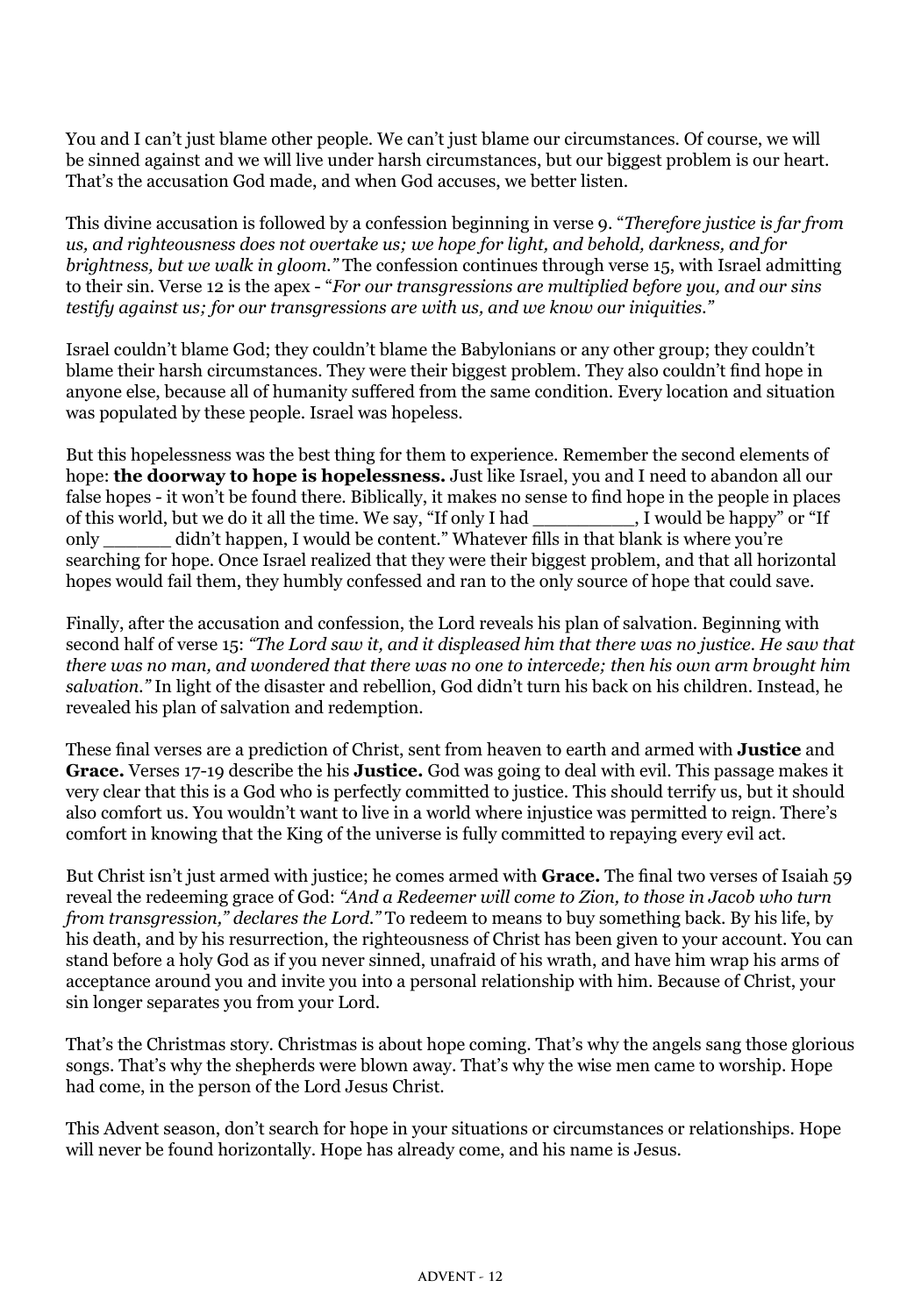### **reflection questions**

Have you ever questioned the faithfulness of God? What circumstances caused you to doubt his character?

Are you quick to blame your circumstances or relationships for your sin? Why do you point the finger and argue for your own righteousness?

> Name some things that your culture defines as hope? Why are these sources of hope flawed?

What difficult circumstances or relationships are you facing right now? How is Jesus your source of hope in the midst of this difficulty?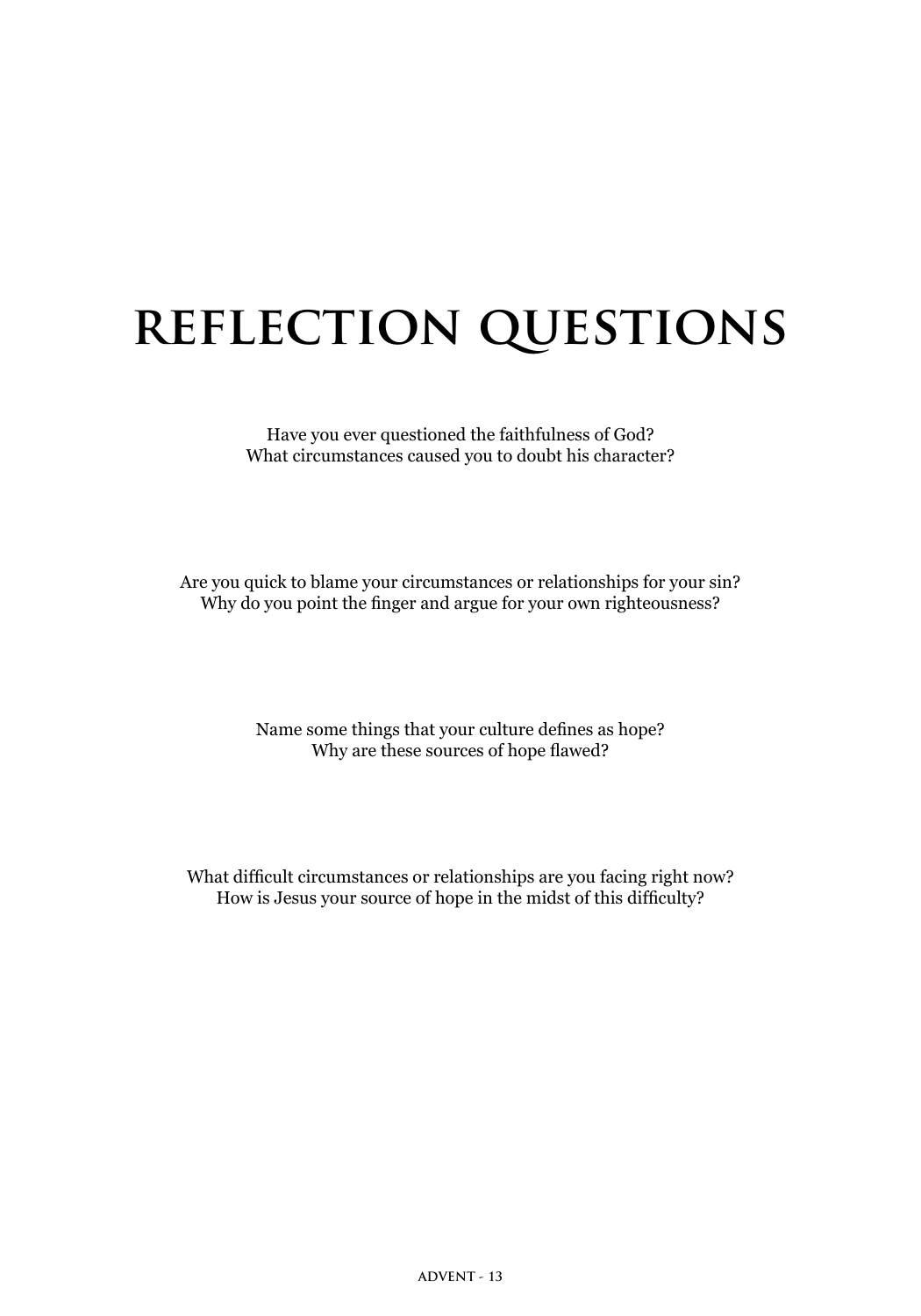## DEVOTIONAL 3 ADVENT: THE ANNOUNCEMENT

*"14 Glory to God in the highest, and on earth peace among those with whom he is pleased!"*

#### **LUKE 2:14**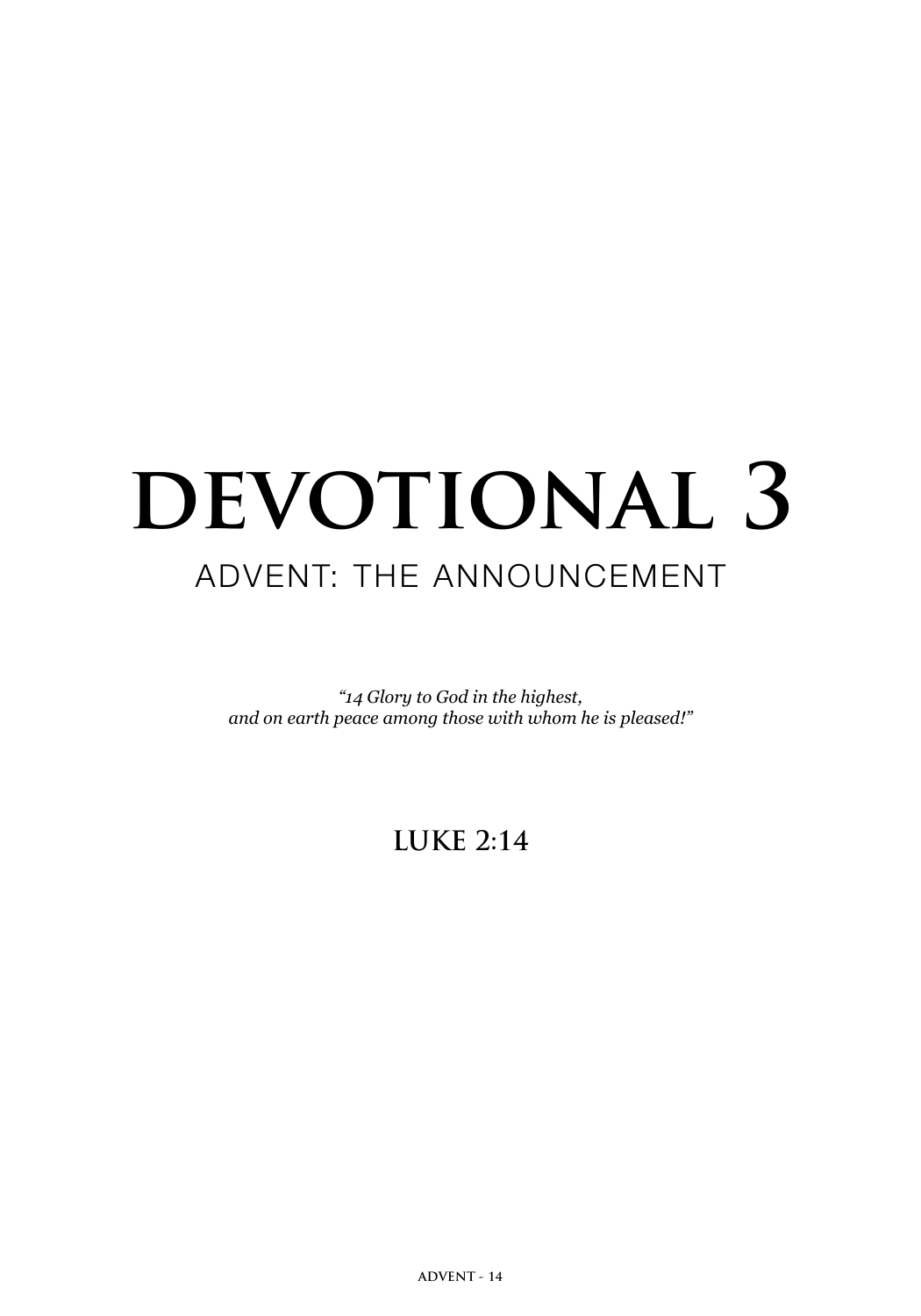I live at the edge of Chinatown in Philadelphia, and in the winter to avoid the cold, I cut through Macy's to get to where I need to go. During the Christmas season, every day, six times a day, from Black Friday until New Year's Eve, Macy's displays a holiday light show with over 100,000 LED lights. It's a Philadelphia tradition that dates back half a century and continually draws a huge crowd, but as a local resident, I've seen the light show 722 times already this year (that's an exaggeration for you mathematicians trying to calculate).

As I walk through Macy's, holiday sounds accompany the Christmas displays, so naturally, the refrain of Luke 2:14 is played over and over again. "*Glory to God in the highest, and on earth peace among those with whom he is pleased!"* Considering the amount of times I walk through Macy's, it's quite easy for me to tune out this chorus. That got me thinking - I wonder if we understand what these words really mean. There's something about familiarity that puts our brains and hearts into a spiritual monotone. In doing so, I'm afraid that we might miss the deep and expansive content of the words of this little hymn. So slow down. Pretend with me that this is the first time you're reading this verse.

"*Glory to God in the highest, and on earth peace among those with whom he is pleased!"* **Glory** and **Peace** are the two principal words of this hymn. We'll look at **Glory** first.

I don't know if you have noticed this about yourself, but you're glory focused. Everything you do in your life - everything you say, every choice you make, every reaction you have - is done in pursuit of some kind of glory. Maybe you're a bit confused about glory, so take a short biblical tour with me.

You were created to live with the glory of God in view. The principal motivation of your heart was supposed to be that God would be praised in every moment of life. All of creation was designed to remind us of the glory of God. Whether it's the unique pattern of a snowflake or the brilliant sound of a trumpet or the warmth of a fire, all those things were meant to reflect the glory of God.

That's the way it was meant to be, but in a moment of disobedience and rebellion, Adam and Eve chose to live for the glory of the creation rather than the glory of God (Genesis 3:6). Ever since that horrible moment, there has been a glory war raging on our hearts. We don't always live for the glory of God; we want to fight for our own little glories.

Some of you were sitting in traffic this week, and I would wager that you probably didn't think first of the glory of God. Some of you struggled with lust this week, exchanging the glory of God for the glory of momentary sexual pleasure. Some of you struggled with materialism on Black Friday, or as you think about what you want for Christmas, replacing the glory of God with the possession of physical things that don't satisfy. Some of you struggled with pride, choosing to live for self-glory instead of the glory of God. We all are, in some way, glory confused.

*"Glory to God in the highest."* Imagine what the world would be like if every person lived that way. Imagine what it would be like to live in a society where every heart was ruled by the glory of God. No war, no poverty, no divorce, no murder. But that's far from our reality. Our planet is populated with people who live for their own glory, and so is the church.

The second word is **Peace.** *"Peace among those with whom he is pleased!"* You and I were not only created to live for the glory of God; we were created to live at peace with God. We were created to have the high honor of being the worshipful and obedient friends of God. There's a horrible moment in the garden where God comes down in the cool of the day to commune with Adam and Eve (Genesis 3:8). It should be a beautiful picture, where God walks with his friends, but Adam and Eve are hiding in guilt and fear and shame. Peace with God has been shattered.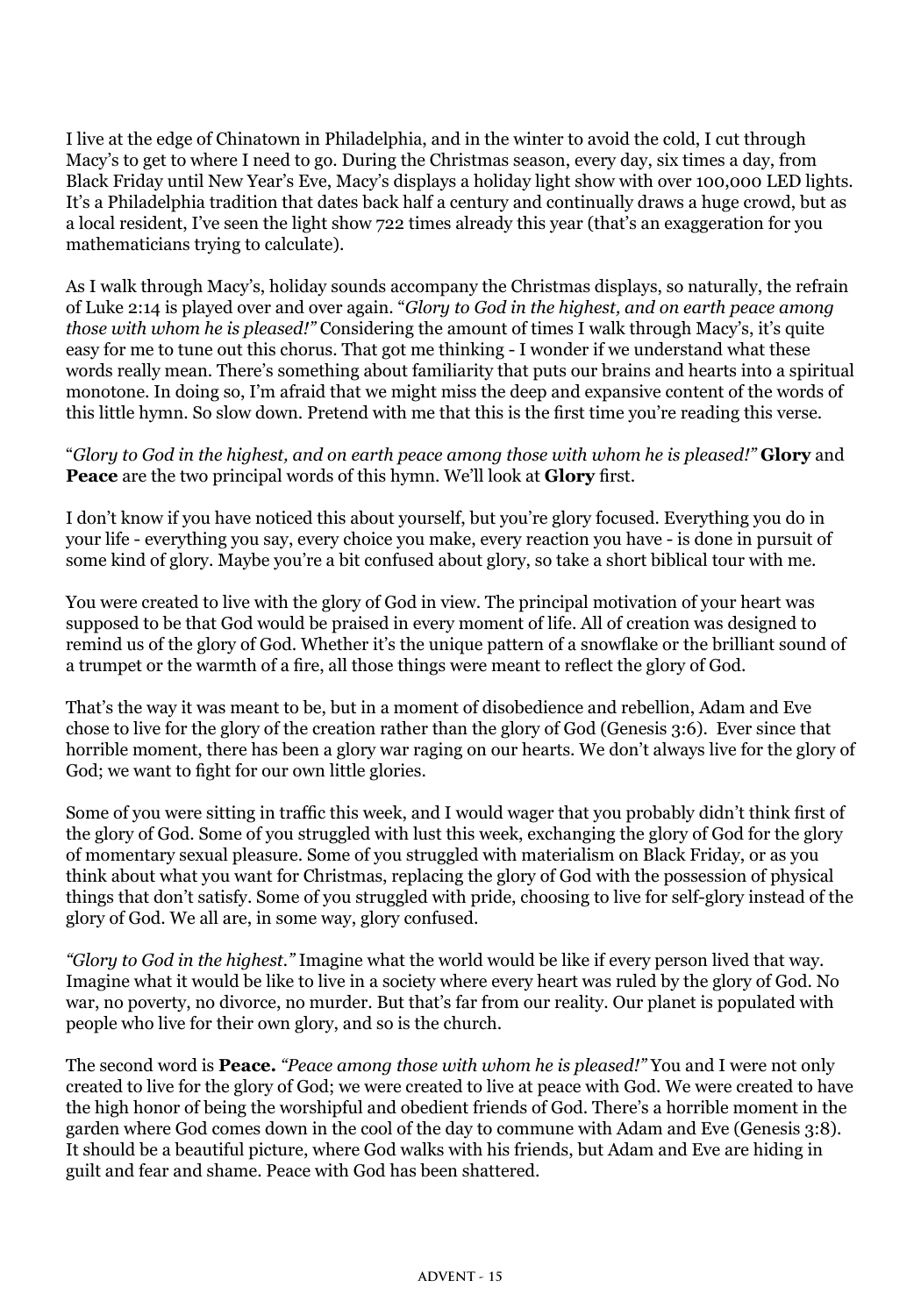Peace with God would also allow us to have peace within, not because we're strong or wise or know what will happen next, but because we have an intimate relationship with the One who rules over everything for his glory and our good.

I love the Old Testament word "shalom" because it pictures something more fundamental than just the absence of conflict. It pictures that all things are in their proper order and are working the way they were designed to work. Peace with God results in personal peace of heart. But we don't always have that. We experience anxienty or anger or frustartion or depression or hopelesness. Our hearts all struggle to find rest. Shalom has been shattered.

Peace with God finally means peace with others. When you and I don't have peace with God, and we don't have peace inside ourselves, it makes it very difficult to live at peace with others. Our lives become marked by conflict. I don't think anyone reading this has lived a conflict-free 2013. In fact, I would go as far as to say that you probably haven't lived a conflict-free December 2013. All you need to do is watch the news to know that peace with others has been shattered.

*"And on earth peace..."* Imagine what the world would be like if every person lived that way. Imagine what it would be like to live in a society where every heart was ruled by peace with God and others. No war, no poverty, no divorce, no murder. But that's far from our reality. Our planet is populated with people who live for their own glory, and so is the church.

Now, if you have a **Glory** problem (which you do), and if you have a **Peace** problem (which you do), then what you have is a **Heart** problem. Yes, traffic is frustrating and the sexual insanity of our society doesn't help, and yes, your child is often disobedient and your spouse is often difficult, but your biggest problem is still you. There's something broken in your heart. That's why David gets it right when he prays, *"Create in me a clean heart, O God, and renew a right spirit within me."* (Psalm 51:10). What we need is radical, personal, permanent heart-change.

This little hymn is a celebration of the baby's birth, but it's so much more than that. These words define our biggest need, and in defining our need, they define the mission of Christ. The prophecies of his coming are very clear that Jesus will address this issue: *"And I will give you a new heart, and a new spirit I will put within you. And I will remove the heart of stone from your flesh and give you a heart of flesh."* (Ezekiel 36:26).

There's another thing these words do - they define the price of Christ's mission. It's captured in that final phrase, *"Peace among those with whom he is pleased!"* A different translation could be, *"Peace on whom his favor is placed,"* or *"Peace to those to whom his grace is given."* The only hope of peace is grace, and the vehicle of grace is a death. You won't fully understand the weight of the baby in the manger unless you know that the baby came to be a Lamb.

This little hymn from the heavenly host announces your redemption, but it also reminds you of your ongoing need for grace. While the power of sin has been broken, freeing you from bondage to all the little self-glories that used to rule your life, you still struggle to live for the glory of God everyday. And while the ultimate sacrifice has been paid so that you can experience eternal peace with God, but you still struggle to live at peace within and live at peace with others everyday.

This Advent season, remember that the birth of Christ frees you from living for little glories and invites you into a much more glorious kingdom. And remember that the birth of Christ not only gives you eternal peace with God, but enables you to live at peace within and at peace with others.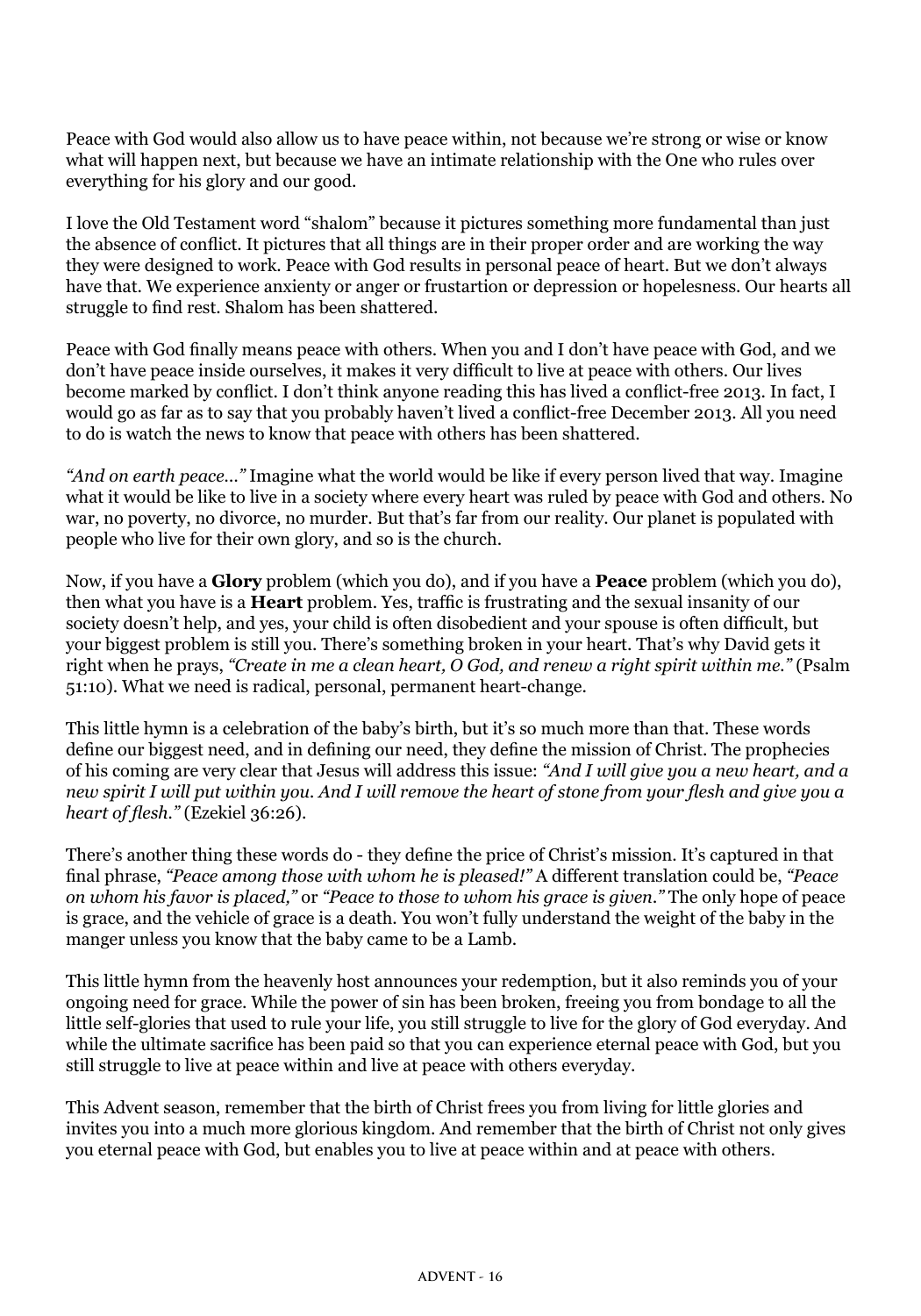## **reflection questions**

Are you struggling with familiarity? Is your brain and heart in a spiritual monotone? How can you slow down this Advent season and personalize your walk with Christ?

Where do you see a **Glory** war raging in your heart and in your life? Why are you tempted to live more for the glory of self than the glory of God?

Where are you struggling to find **Peace** with God, within yourself, and with others? How can you let the peace of Christ rule in you heart? (Colossians 3:15)

Why is it difficult to admit that you have a **Heart** problem? Who, or what, are you blaming for your **Glory** and **Peace** problems?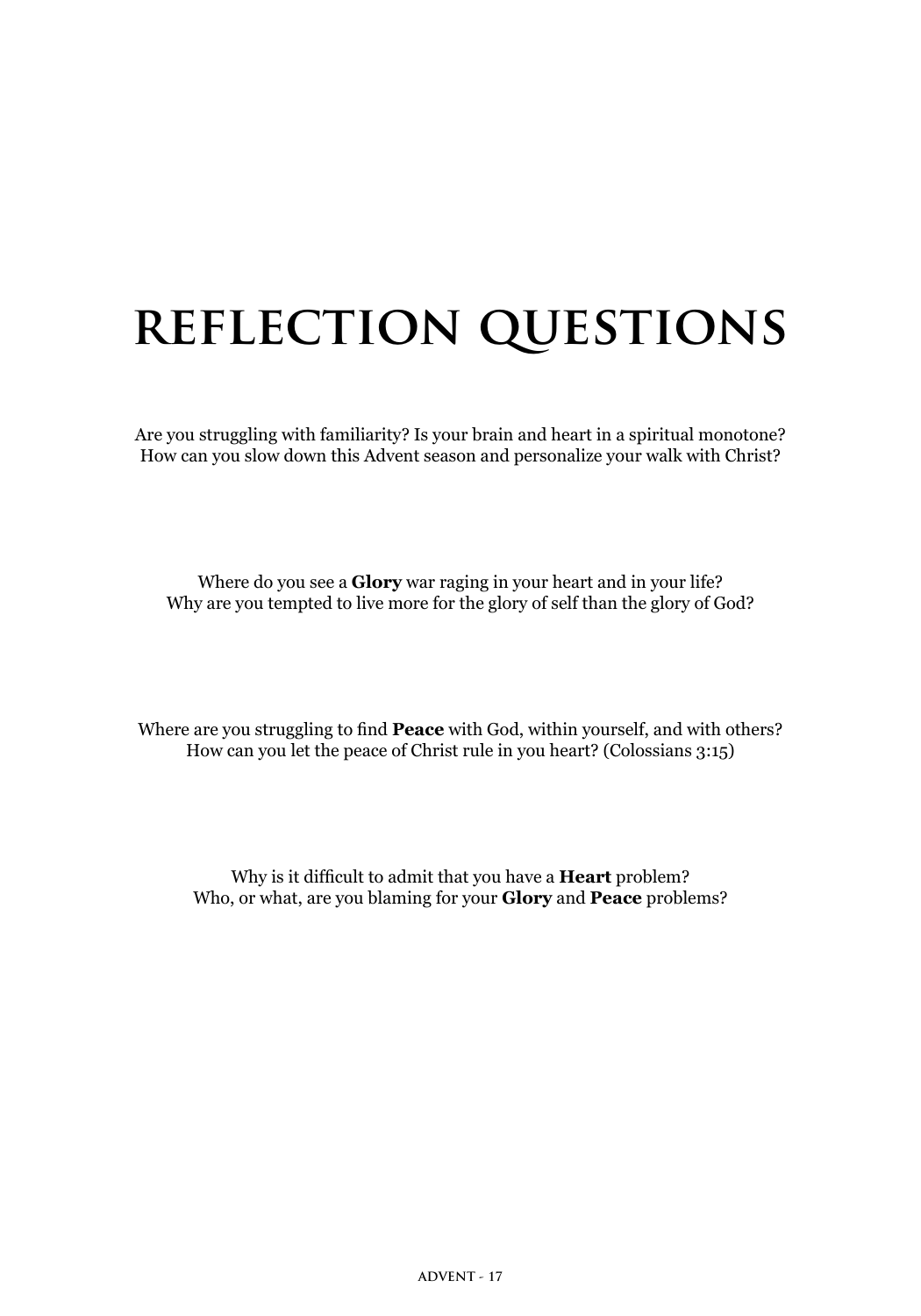**ADVENT - 18**

## DEVOTIONAL 4 ADVENT: THE PLAN

*10 Yet it was the will of the Lord to crush him; he has put him to grief; when his soul makes an offering for guilt, he shall see his offspring; he shall prolong his days; the will of the Lord shall prosper in his hand.*

#### **ISAIAH 53:10**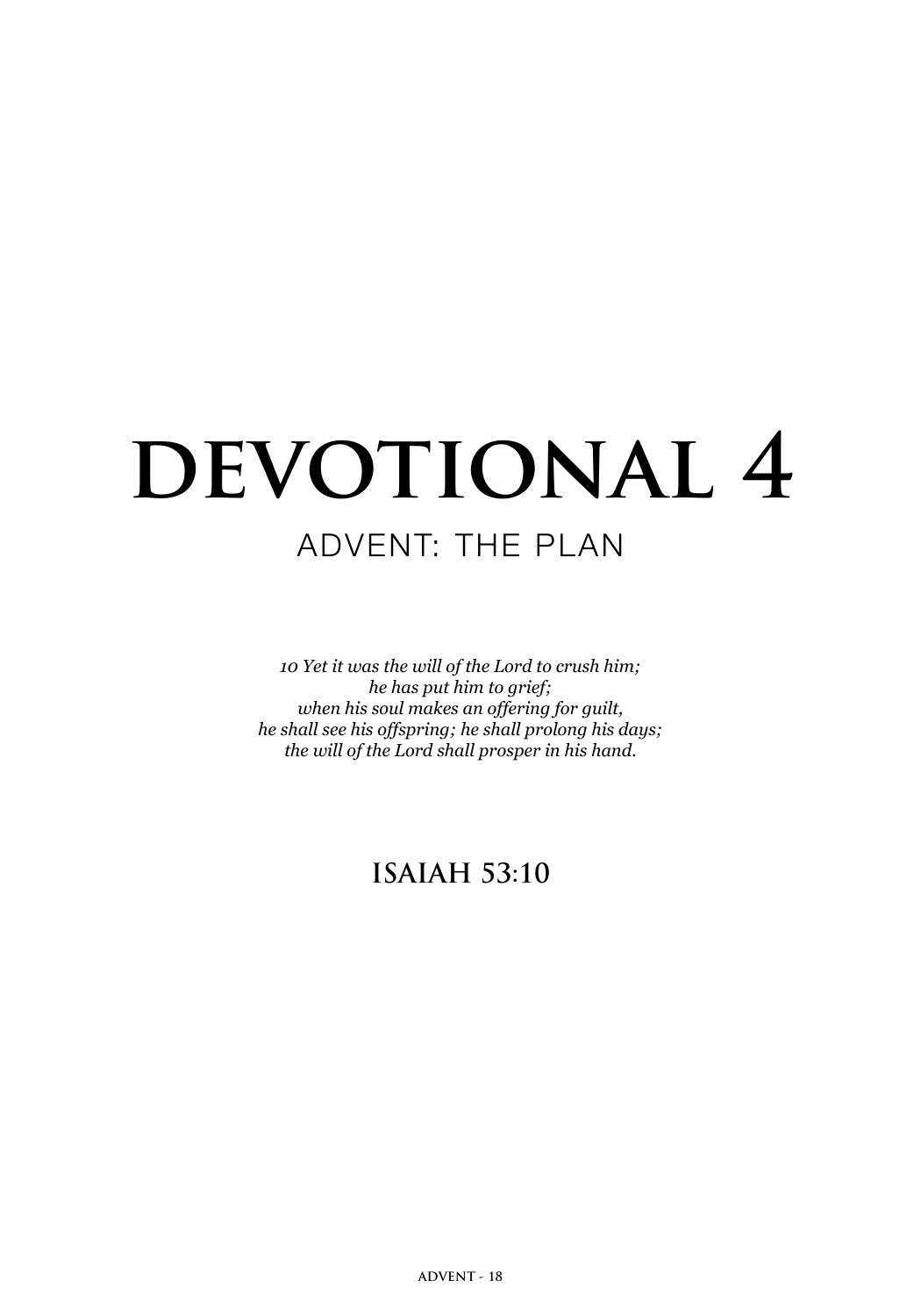We love Top 10 lists. They populate our social media, sports highlights, celebrity magazines and blogs. As we round out this Advent devotional, I want you to come up with your own Top 10 list. Write down ten things that bring you pleasure. Some of the things on my Top 10 list, specifically regarding the Christmas season, would be the variety of cookies available, decorating my tree, cooking Christmas meals, and having all our children together for the holidays.

Save your list for later; there's a Reflection Question for it at the end. For now, here's what you need to understand about pleasure and Christmas: everything we have considered in this Advent devotional is connected to pleasure in the heart of God. Isaiah 53:10 - *"Yet it was the will of the Lord to crush him; he has put him to grief."* I like using other translations for this verse, because they use a variation of the word **pleasure** *- "But the Lord was pleased to crush Him, putting Him to grief"*  (NASB) or *"Yet it pleased the Lord to bruise Him; He has put Him to grief"* (NKJV).

You need to get your mind around this radical phrase. How could it be that God the Father would ever find pleasure in the crushing and the grief of his Son? If you're a parent, think of the protective heart you have for your children. You don't want any harm to come to them, and you try to protect them from danger and difficulty. You can't imagine them being crushed or grieved, nevertheless inflicting that pain on them personally. This radical verse is meant to make you stop short and ask questions.

What could be so powerfully motivating in the heart of the Father to make him crush his own Son, and find pleasure in his grief? The answer is found in John 3:16 - *"For God so loved the world, that he gave his only Son, that whoever believes in him should not perish but have eternal life."* God looked at relational separation between Creator and creation, and his grieved heart couldn't bear it any longer. Motivated by a deep and personal love, the only solution was to crush his Son.

Make sure you don't interpret the pleasure of God incorrectly. He's not a sadist or a masochist, one who enjoys giving or recieving physical pain. God didn't experience pleasure from the particular moments of physical and relational suffering. Rather, the pleasure of God was rooted in what resulted from the crushing and grief of Christ - a restored relationship between God and man.

For many of you, John 3:16 is a verse that can be found on your refrigerator, a coffee mug, or a picture frame somewhere in your house. You know that God *"so loved world;"* you probably learned this verse in Sunday school. But sometime next week or next month or next year, you will be tempted to doubt the love of God. In some circumstance, location, or relationship, you will have your questions.

Maybe it will be a moment of physical suffering, and you will question why God has permitted this pain to be your experience. Maybe it will be a very significant relational disappointment, and you will wonder why God led you to that relationship in the first place. Maybe in a moment of financial difficulty, even when you have sought to be a good steward of your money, you will have you doubts about why a loving God would choose to allow you to lose your job or your financial stability.

Maybe all it takes is for you to turn on the local news or read the international headlines. It looks like evil is prospering. Sex slaves and Internet pornography dominate your world. Young children are kidnapped. Unarmed citizens are executed by a tyrannical government. Cancer and disease ravage humanity. Hunger and poverty and homelessness are the reality for millions around the globe.

Where is God? Where is his love? How can a God who "*so loved the world"* actually allow this to be our reality? To answer these questions, we need to consider two words in Isaiah 53:10 - **Crush** and **Grief** - and then consider what the Apostle Paul says in Romans 8:32 - *"He who did not spare his own Son but have him up for us all, how will he not also with him graciously give us all things?"*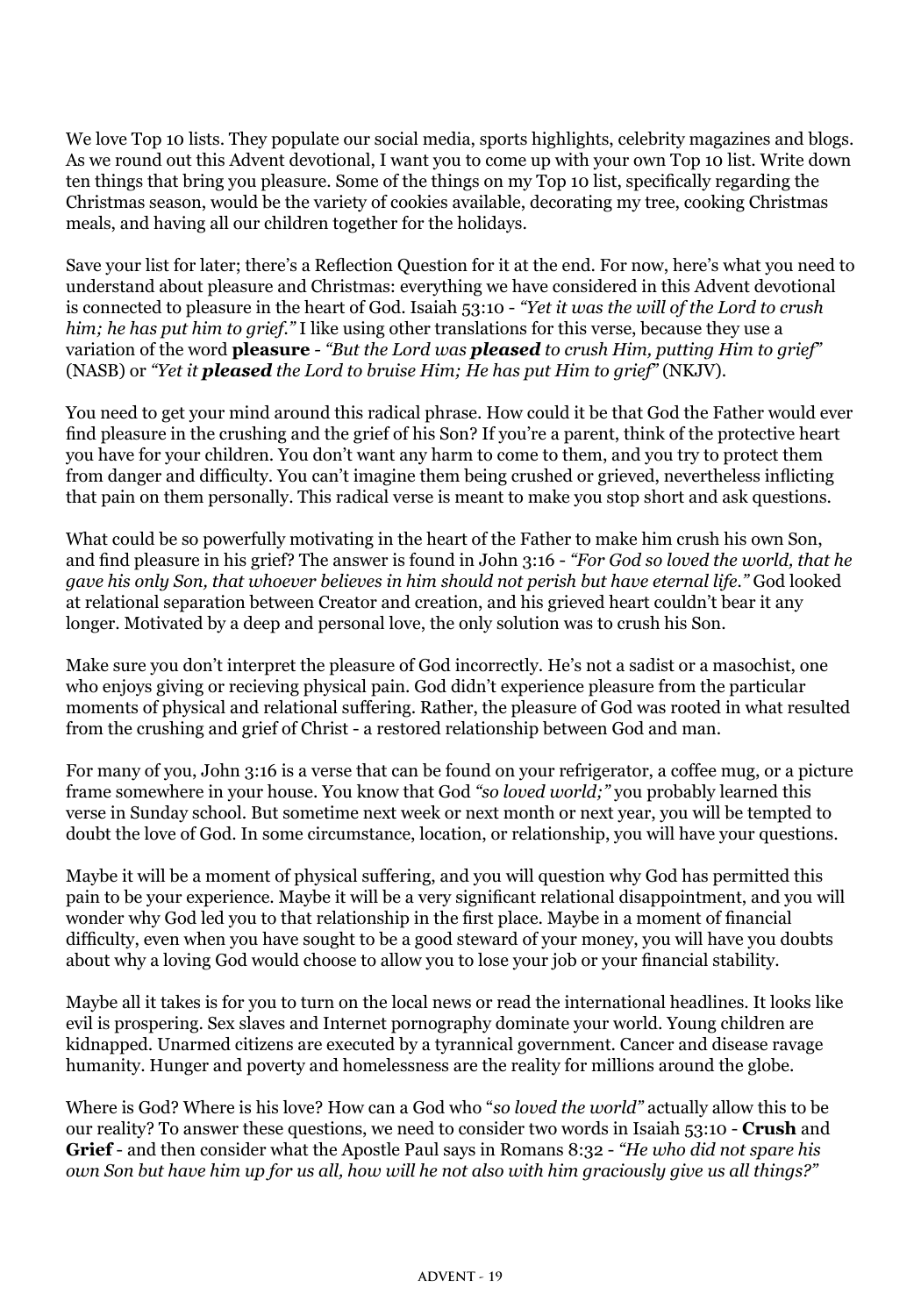**Crushing** has to do with the physical suffering of Christ. Every moment of Christ's life was physical suffering. The Cross was an extremely painful culmination of a life of suffering, but it wasn't his only location. Every day he subjected himself to the harsh realities of life in a fallen world; the manger marked the beginning of his crushing.

There was emotional suffering for Christ as well - that's why Isaiah uses the word **Grief.** Jesus was *"despised and rejected by men; a man of sorrows, and acquainted with grief"* (Isaiah 53:3). He was continually mocked and rejected and scorned by people, and his life of emotional suffering reached a crescendo on the Cross when he cried out, *"Eloi, Eloi, lema sabachtani?"* (Mark 15:34) There was no greater moment of pain for Christ when the Father turned his back on the Son.

Now back to Romans 8:32. Here's the logic that the Apostle Paul is using - if God subjected Christ to the extreme physical and emotional suffering for our eternal salvation, it would make no sense for God to turn his back on us during our present time of need. In other words, the guarantee of our future (sealed by the Cross) also guarantees everything we need right here, right now.

We have other Scriptural evidence of this promise too: *"His divine power has given us everything we need for a godly life through our knowledge of him who called us by his own glory and goodness"* (2 Peter 1:3, NIV) and *"My God will supply every need of yours according to his riches in glory in Christ Jesus"* (Philippians 4:19).

Your Creator will meet all your needs; that's a biblical promise. That doesn't mean, however, that God is going to sign your wish list. You and I have a problem with the word **need**. We load all kinds of things that we **want** onto our list of needs. Perhaps these are not sinful requests in and of themselves, like some of the pleasures on my Top 10 list, but here's the danger with our need list: when we name things as needs that aren't actually defined by God as needs, we begin to judge his goodness and love by whether or not he delivers. If he delivers what I think I need, I love God and I praise him and I tell others about him, but if he fails to deliver what I think I need, I question his love and goodness and become bitter. All the while, I set myself up for this disaster because I wrongly named things as needs.

God knows what we actually need, and he will provide. This means we don't have to be afraid of what the future holds or lose sleep at night playing out all the *"what ifs"* of life. There will be moments in life when God will confuse you, but read what I'm about to write: peace of heart will never be found in understanding. Your ability to rest is found in the pleasure of the Father and in the willingness of his Son to be crushed. There is no more clear-pointed, rest-giving demonstration of the love of God for you than the gift of his Son.

This Advent Season, if your heart is not at peace, and if you don't have a stability and security in your soul about what you're facing, maybe you haven't understood the full implications of Christmas. Yes, your life will be confusing, and yes, your life will be difficult, but God never turns his back on you. Jesus Christ faced the ultimate rejection from the Father so that we would never have to see the back of God's head. The fulfilled prophecy of Isaiah 53:10 and the promise of Romans 8:32 guarantees that God will be with us in every moment, right here, right now, all the way until eternity.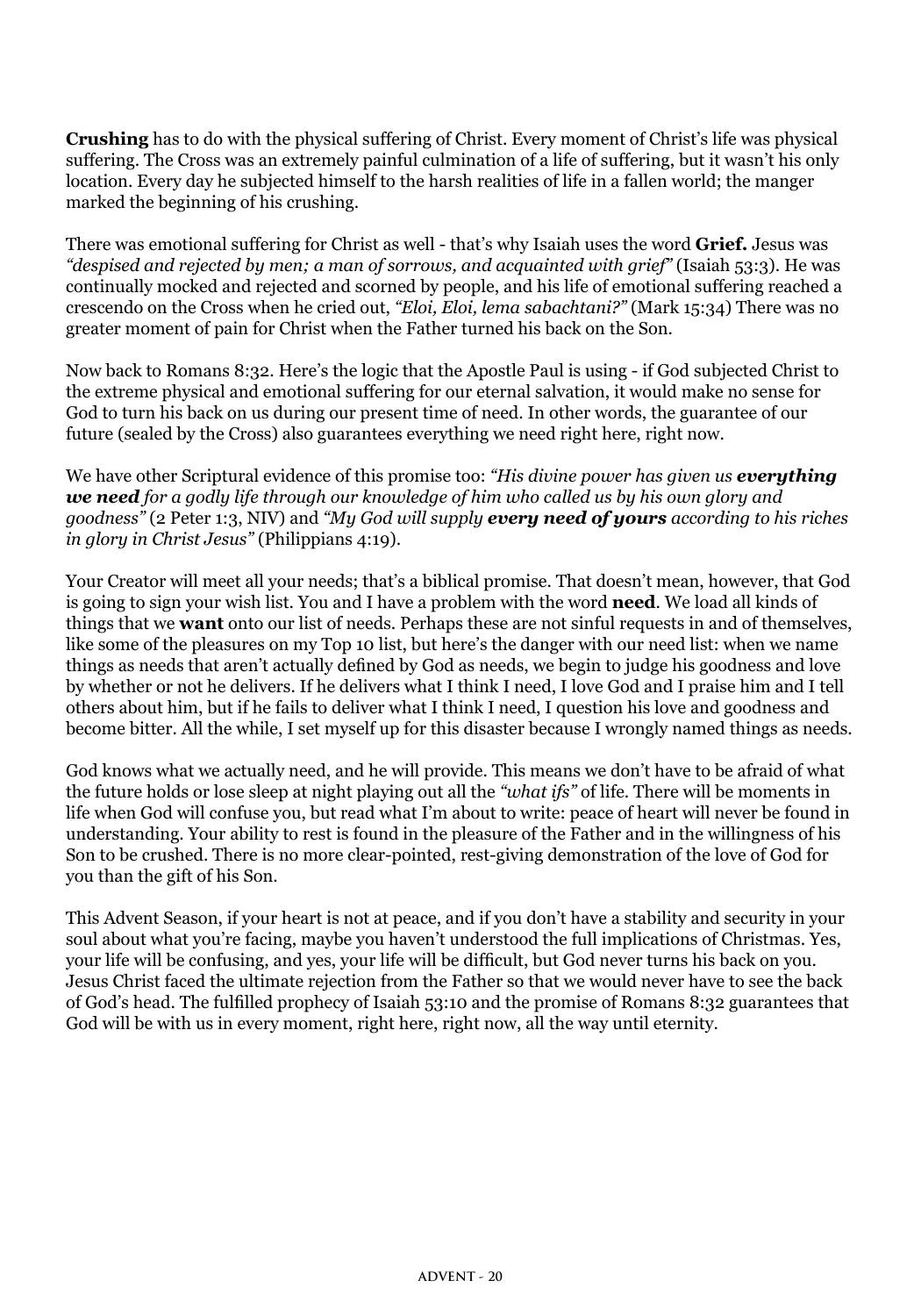### **reflection questions**

What physical or emotional pleasures populate your Top 10 list? Are you at risk of turning any of these God-given pleasures into idols?

Fill in the blank: "If only I had \_\_\_\_\_\_\_\_, then my life would be \_\_\_\_\_\_\_\_\_..... What are you defining as a need? Does the Bible name this as a need?

Where do you see brokenness in your life or in your world? Are you ever tempted to look at this brokenness and question the love of God?

Where is your heart struggling to find peace with God's plan for your life? How can the Advent season serve as a reminder to help put your soul to rest?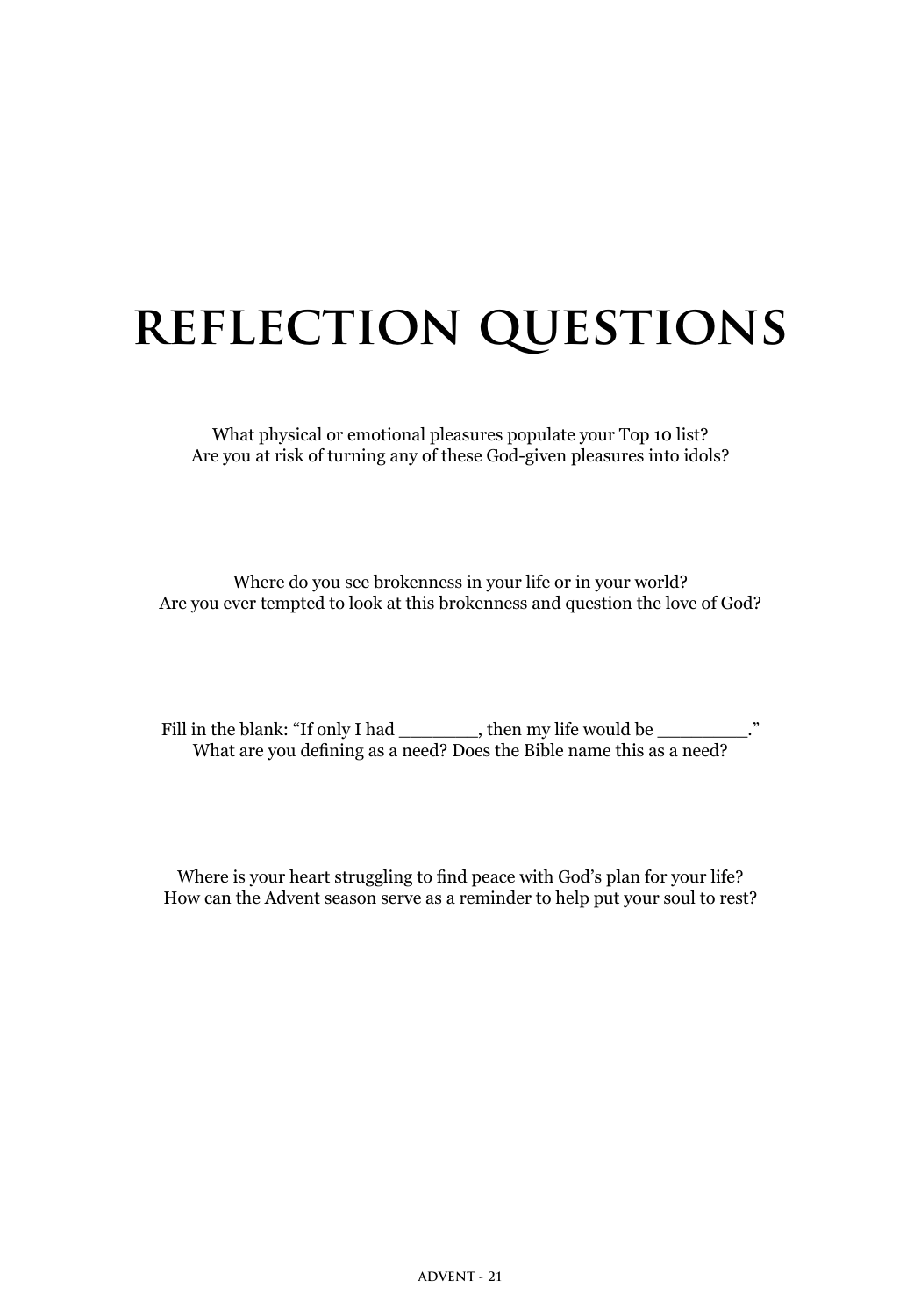## DEVOTIONAL 5 10,000 LITTLE MOMENTS

*Trading One Dramatic Resolution For Ten Thousand Little Ones*

#### **BONUS DEVOTIONAL**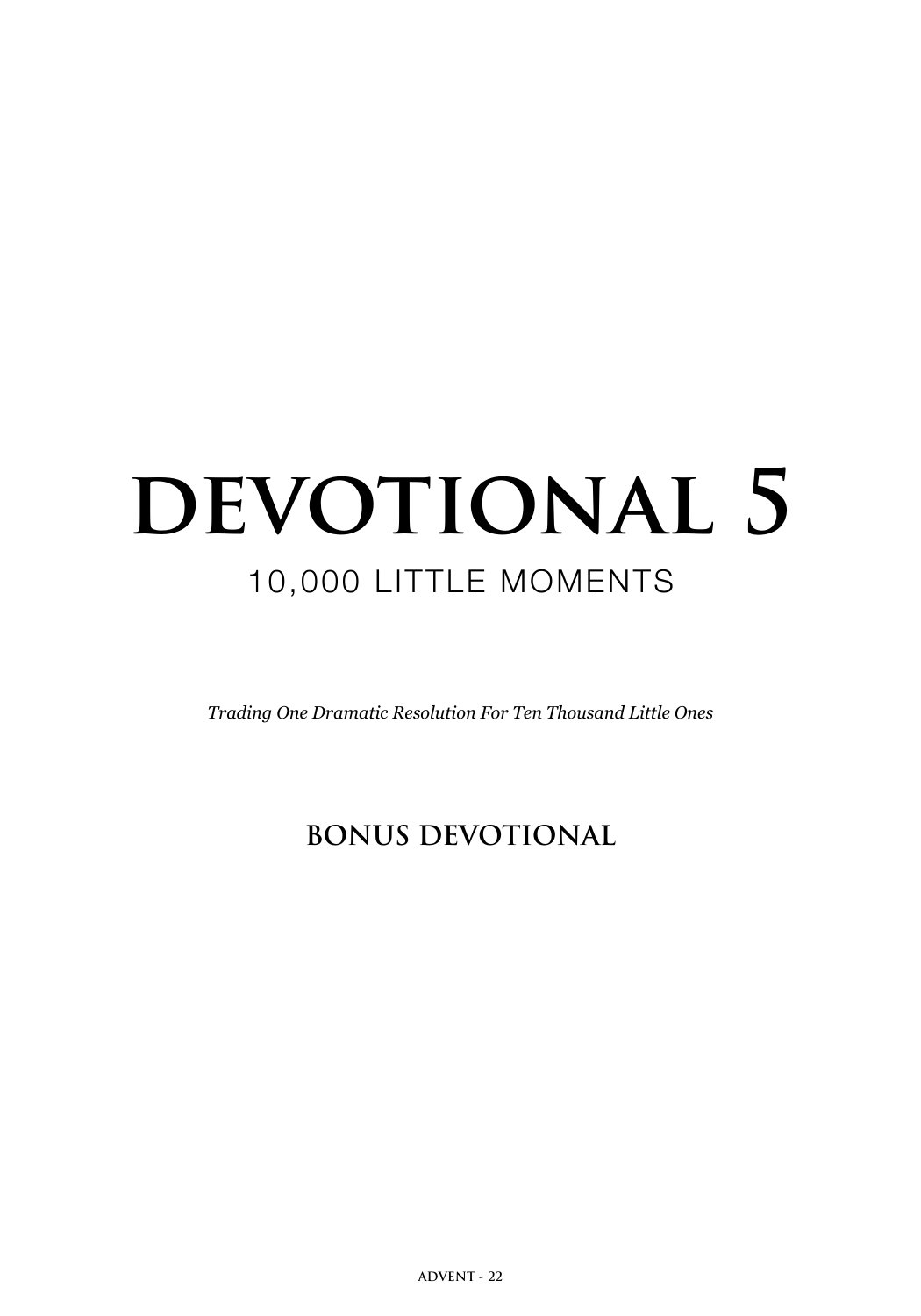'Tis the season, but not the Christmas season anymore. 'Tis the season for New Year's resolutions.

This time of the calendar year comes along and provides plenty of fodder for blogs, newspaper articles, TV magazine shows, Tweets, and Facebook posts. 'Tis the season for the annual ritual of dramatic New Year's resolutions, fueled by the hope of immediate and significant personal life change.

Let's be honest. The reality is that few smokers actually quit because of a single moment of resolve. Few obese people become slim and healthy because of one dramatic moment of commitment. Few people deeply in debt change their financial lifestyle because they resolve to do so as the old year gives way to the new. Few marriages change by the means of one dramatic resolution.

Is change important? Yes, it is for all of us in some way. Is commitment essential? Of course! There's a way in which all our lives are shaped by the commitments we make. But biblical Christianity - which has the gospel of Jesus Christ at its heart - simply doesn't rest its hope in big, dramatic moments of change.

The fact of the matter is that the transforming work of grace is more of a mundane process than it is a series of a few dramatic events. Personal heart and life change is always a process. And where does that process take place? It takes place where you and I live everyday. And where do we live? We all have the same address. Our lives don't careen from big moment to big moment. No, we all live in the utterly mundane.

Most of us won't be written up in history books. Most of us only make three or four momentous decisions in our lives, and several decades after we die, the people we leave behind will struggle to remember the events of our lives. You and I live in little moments, and if God doesn't rule our little moments and doesn't work to recreate us in the middle of them, then there is no hope for us, because that's where you and I live.

The little moments of life are profoundly important precisely because they are the little moments that we live in and that form us. This is where I think *"Big Drama Christianity"* gets us into trouble. It can cause us to devalue the significance of the little moments of life and the "small change" grace that meets us there. Because we devalue the little moments where we live, we don't tend to notice the sin that gets exposed there. We fail to seek the grace that's offered to us.

You see, the character of a life is not set in two or three dramatic moments, but in 10,000 little moments. The character that was formed in those little moments is what shapes how you respond to the big moments of life.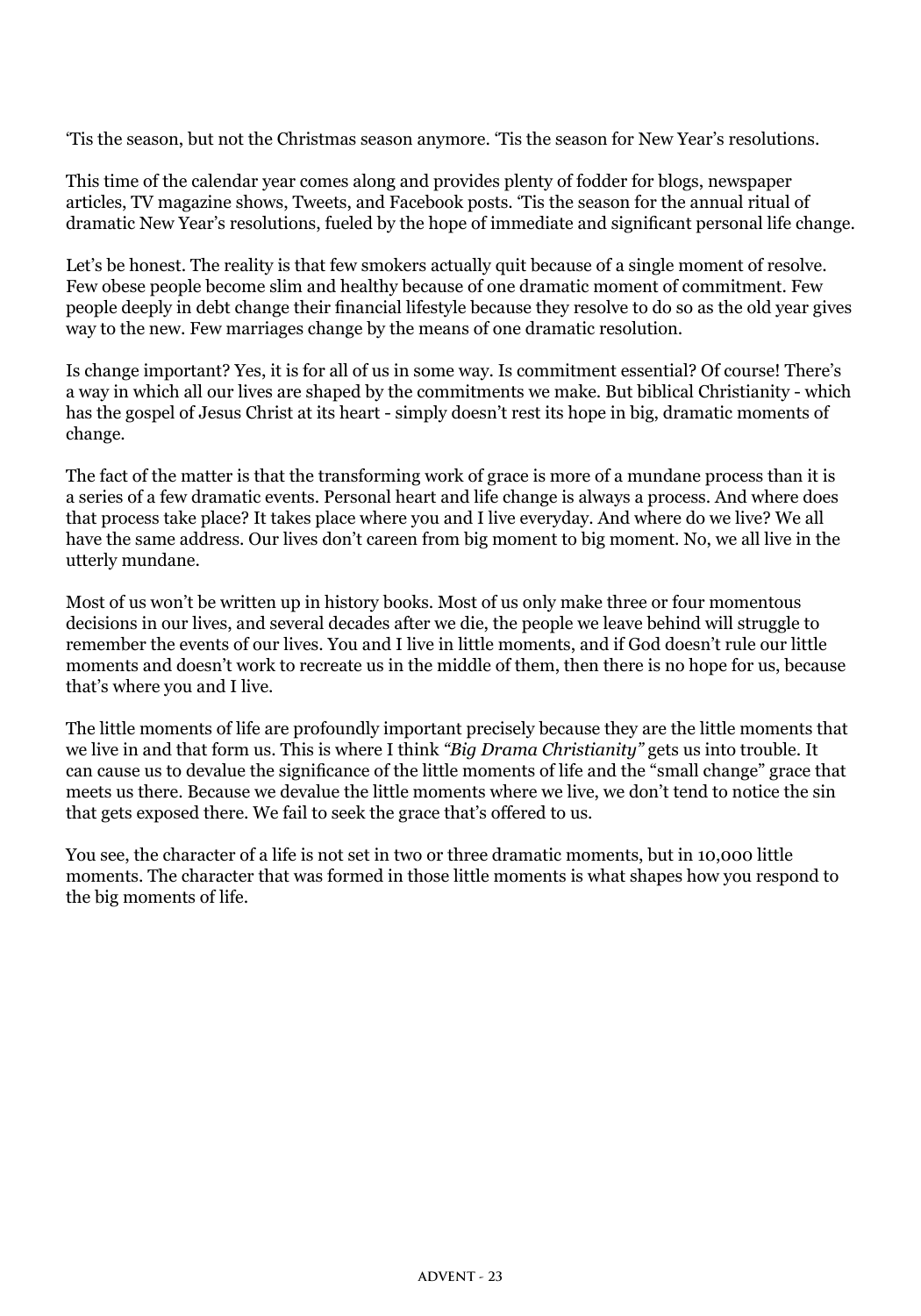**ADVENT - 24**

So if a New Year's resolution doesn't lead to significant personal change, what does?

- 10,000 moments of personal insight and conviction.
- 10,000 moments of humble submission.
- 10,000 moments of foolishness exposed and wisdom gained.
- 10,000 moments of sin confessed and sin forsaken.
- 10,000 moments of courageous faith.
- 10,000 choice points of obedience.
- 10,000 times of forsaking the kingdom of self and running toward the kingdom of God.
- 10,000 moments where we abandon worship of the creation and give ourselves to worship of the Creator.

And what makes all of this possible? Relentless, transforming, little-moment grace. You see, Jesus is Emmanuel not just because he came to earth, but because he makes you the place where he dwells. This means he is present and active in all the mundane moments of your daily life.

In these small moments he is delivering every redemptive promise he has made to you. In these unremarkable moments, he is working to rescue you from you and transform you into his likeness. By sovereign grace he places you in daily little moments that are designed to take you beyond your character, wisdom and grace so that you will seek the help and hope that can only be found in him. In a lifelong process of change, he is undoing you and rebuilding you again - exactly what each one of us needs!

Yes, you and I need to be committed to change, but not in a way that hopes for a big event of transformation, but in a way that finds joy in and is faithful to a day-by-day, step-by-step process of insight, confession, repentance and faith.

As 2013 gives way to 2014, wake up each day committed to live in the small moments of your daily life with open eyes and humbly expectant hearts.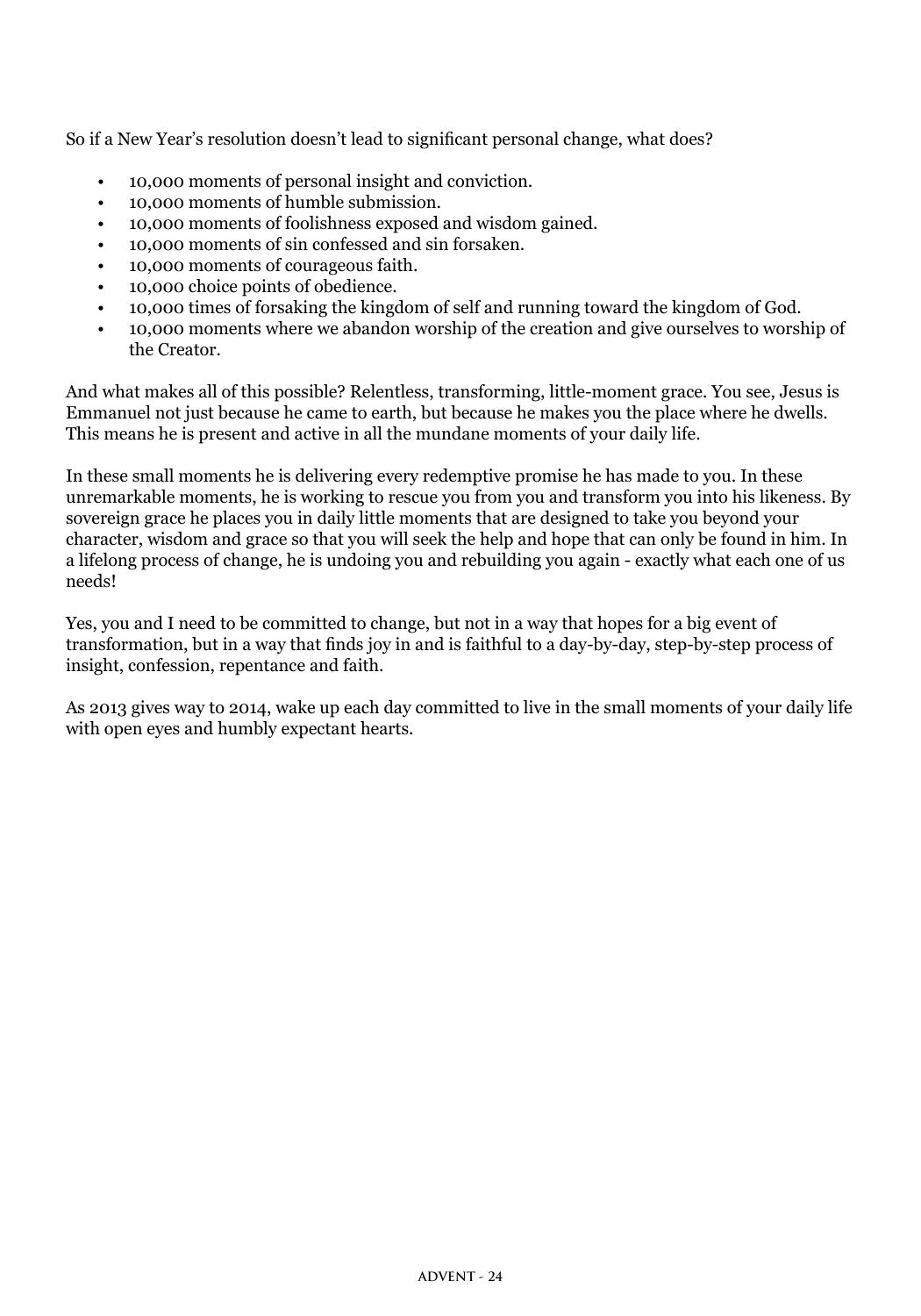### **reflection questions**

Do you have any resolutions you want to make or bad habits you want to kick? What is motivating you to want to change these areas of your life?

Why might it be "easier" to make one big resolution than 10,000 little ones? What are some elements that make the daily routine of life so difficult?

How does the grace of God help you with your 10,000 little decisions? How can you take advantage of New Morning Mercies? (Lamentations 3:22-23)

What are some daily spiritual struggles that you are facing? What daily commitments can you make to address these areas of weakness?